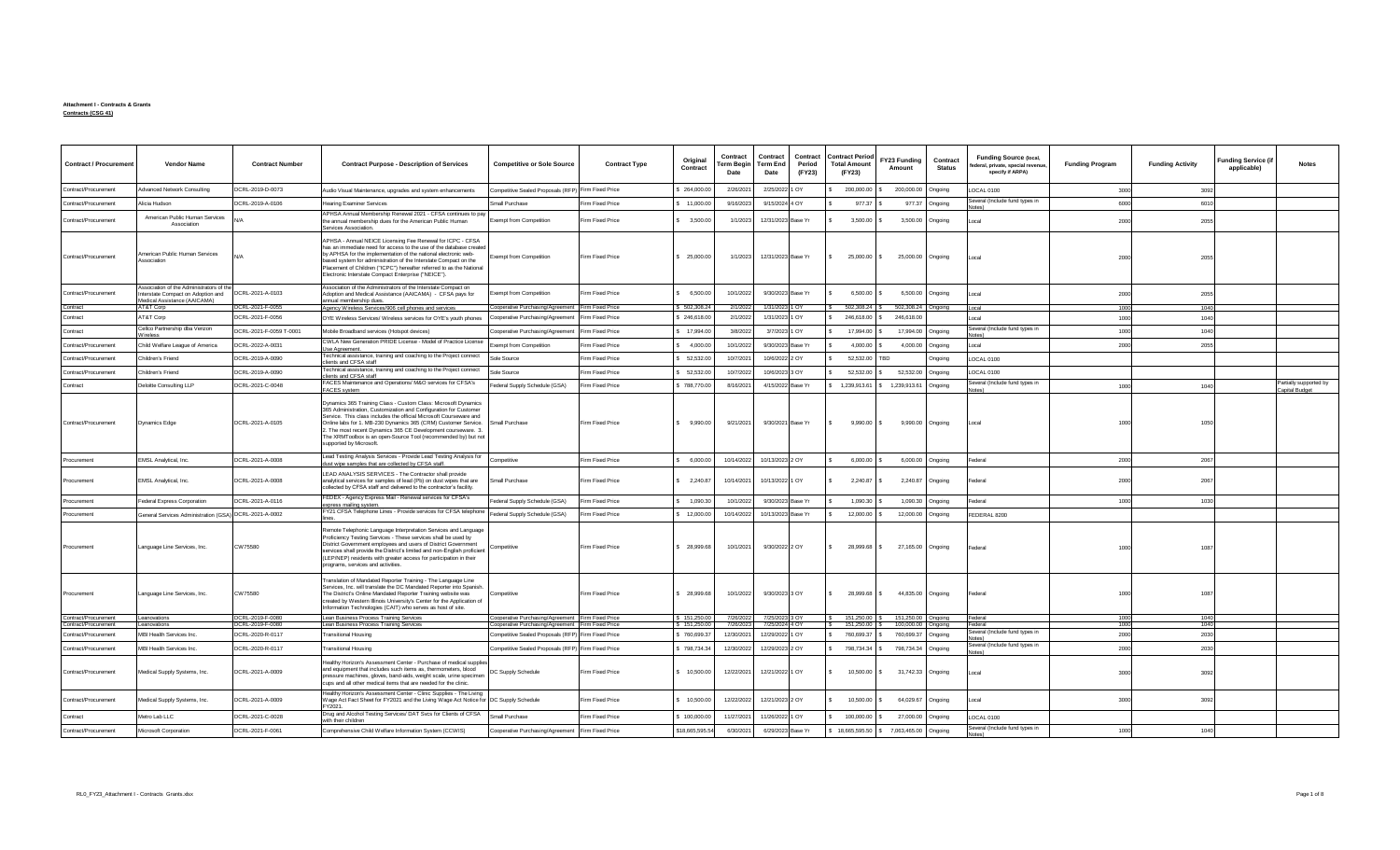|                                |                                                      |                            | Document Translation and Face-to-Face Translation Services - The<br>Contractor shall provide the District of Columbia, Child and Family                                                                                                                                                                                                                                                                           |                                                     |                                      |                  |                                            |                             |                     |                          |                             |                              |                                          |      |      |  |
|--------------------------------|------------------------------------------------------|----------------------------|-------------------------------------------------------------------------------------------------------------------------------------------------------------------------------------------------------------------------------------------------------------------------------------------------------------------------------------------------------------------------------------------------------------------|-----------------------------------------------------|--------------------------------------|------------------|--------------------------------------------|-----------------------------|---------------------|--------------------------|-----------------------------|------------------------------|------------------------------------------|------|------|--|
| Contract/Procurement           | Multicultural Community Services                     | <b>CW58696</b>             | Services Agency (District, CFSA) with services to provide all of the<br>following: Document Translation of Vital Documents and Face-to-<br>Face Language Interpretation for Limited English Proficient (NEP)                                                                                                                                                                                                      | Small Purchase                                      | Firm Fixed Price                     | \$7,000.00       | 2/1/2022                                   | 1/31/2023 4 OY              |                     | $\sim$                   | 7,000.00<br>IS.             | 7,000.00 Ongoing             | Federal                                  | 1000 | 1087 |  |
| Contract/Procurement           | Multi-Health Systems, Inc.                           | DCRL-2019-R-0113           | individuals served by the District of Columbia.<br>CAFAS/PECFAS Assessments                                                                                                                                                                                                                                                                                                                                       | <b>Exempt from Competition</b>                      | Firm Fixed Price                     | \$35,025.00      |                                            | 10/1/2022 9/30/2023 3 OY    |                     |                          | 35,025.00                   | 35,025.00 Ongoing            | Local                                    | 3000 | 3092 |  |
| Contract/Procurement           | MVS, Inc.                                            | DCRL-2021-A-0106 / CW59303 | CFSA-CISA LiveTiles Directory Renewal - CFSA is purchasing a<br>Subscription License (License) Support Tier as listed in FEES and<br>CHARGES. (Support) Initial Term The License will have an initial<br>erm of 12 months.                                                                                                                                                                                        | DC Supply Schedule                                  | Firm Fixed Price                     | \$6,824.35       | 9/30/2022                                  | 9/29/2023 1 OY              |                     | $\mathbf{s}$             | 6,824.35                    | 6,824.35 Ongoing             | Local                                    | 2000 | 2055 |  |
| Contract                       | Onyx Therapy Group                                   | DCRL-2020-C-0037           | Secondary Traumatic Stress (STS)                                                                                                                                                                                                                                                                                                                                                                                  | Competitive Sealed Proposals (RFP) Firm Fixed Price |                                      | \$134,050.00     | 6/25/2023                                  | 6/24/2024 4 OY              |                     |                          | 134,050.00                  | 67,025.00 Ongoing            | Several (Include fund types in           | 2000 | 2066 |  |
| ontract                        | Onyx Therapy Group                                   | DCRL-2020-C-0037           | Secondary Traumatic Stress (STS)                                                                                                                                                                                                                                                                                                                                                                                  | Competitive Sealed Proposals (RFP) Firm Fixed Price |                                      | 134,050.00       | 6/25/2022                                  | 6/24/2023 3 OY              |                     | $\sim$                   | 134,050.00                  | 67,025.00 Ongoing            | Several (Include fund types in           | 2000 | 2066 |  |
| Contract/Procurement           | Premier Office & Medical Supplier                    | DCRL-2021-A-0001           | FY21 - Premier Office & Medical Supplier (Agency Paper) - Provide<br>copier paper and deliver paper to the following locations: 200 I Street, Competitive<br>SE, Bundy School and the Office of Youth Empowerment (OYE).                                                                                                                                                                                          |                                                     | Firm Fixed Price                     | 161,098.00       | 10/13/2022                                 | 10/14/2024 2 OY             |                     |                          | 161,098.00                  | 100,898.10 Ongoing           | Local                                    | 1000 | 1050 |  |
| Contract/Procurement           | Premier Office & Medical Supplier,                   | DCRL-2020-A-0018           | This modification is for the Living Wage Act Fact Sheet for FY2021<br>and the Living Wage Act Notice for FY2021.                                                                                                                                                                                                                                                                                                  | <b>C Supply Schedule</b>                            | Firm Fixed Price                     | 9,912.50         | 2/14/2023                                  | 2/13/2024 3 OY              |                     |                          | 9,912.50                    | 5,000.00 Ongoing             | Local                                    | 1000 | 1050 |  |
| Contract/Procurement           | Premier Office & Medical Supplies,                   | DCRL-2021-C-0001           | AGENCY PAPER - Provide copier paper and deliver the paper to the<br>following locations.: 200 I Street, S.E., Bundy School - 429 O Street, DC Supply Schedule<br>N.W., and 3350 9th Street, N.E.                                                                                                                                                                                                                  |                                                     | Firm Fixed Price                     | 161,098.00       | 10/14/2021                                 | 10/13/2022 1 OY             |                     |                          | 161.098.00<br><b>TBD</b>    | Onaoina                      | Federal                                  |      |      |  |
| Contract/Procurement           | Premier Office & Medical Supplies,                   | CRL-2020-A-0018            | Moving and Logistics Services - The contractor shall provide moving,<br>installation and logistics services on an as needed basis from various DC Supply Schedule<br>sites within the District of Columbia, Maryland and Virginia.                                                                                                                                                                                |                                                     | Firm Fixed Price                     | \$9.912.50       | 2/14/2022                                  | 2/13/2023 2 OY              |                     | S                        | 9.912.50 TBD                | Ongoing                      | Federal                                  |      |      |  |
| ontract                        | Ricoh USA, Inc.                                      | DCRL-2017-F-0083           | Managed Print Services                                                                                                                                                                                                                                                                                                                                                                                            | Federal Supply Schedule (GSA)                       | Firm Fixed Price                     | \$71,237.45      | 3/1/2022                                   | 4/30/2022 4 OY              |                     |                          | 71,237.45                   | 71,237.45 Ongoing            | Federal                                  | 1000 | 1030 |  |
| ontract/Procurement            | Sivic Solution Group (SSG)                           | DCRL-2020-C-0163           | Title IV-E Data and Automated Claiming System                                                                                                                                                                                                                                                                                                                                                                     | Sole Source                                         | Firm Fixed Price                     | \$136,992.00     | 1/21/2022                                  | 1/31/2023 1 OY              |                     | $\mathbf{s}$             | 136,992.00                  | 136,992.00 Ongoing           | Several (Include fund types in           | 1000 | 1040 |  |
| Contract/Procurement           | Sivic Solution Group (SSG)                           | DCRL-2020-C-0163           | Title IV-E Data and Automated Claiming System                                                                                                                                                                                                                                                                                                                                                                     | Sole Source                                         | Firm Fixed Price                     | 136,992.00       | 1/21/2023                                  | 1/31/2024 2 OY              |                     |                          | 136,992.00                  | 136,992.00 Ongoing           | everal (Include fund types in            | 1000 | 1040 |  |
| Contract/Procurement           | Sivic Solution Group, LLC                            | DCRL-2020-R-0140           | CFSA Organizational Infrastructure Improvement Project FY-21                                                                                                                                                                                                                                                                                                                                                      | Sole Source                                         | Firm Fixed Price                     | \$ 366,000.00    | 10/8/2022                                  | 10/7/2023 2 OY              |                     |                          | 366,000.00                  | 366,000.00 Ongoing           | Several (Include fund types in<br>(ashol | 1000 | 1040 |  |
| ontract/Procurement            |                                                      | CRL-2020-A-0096            | Fair Hearing Examiner Services                                                                                                                                                                                                                                                                                                                                                                                    | Small Purchase                                      | Firm Fixed Price                     | 6 4.000.00       | 10/1/2022                                  | 9/30/2023 Base Yr           |                     |                          | 4,000.00                    | 4,000.00 Ongoing             | Local                                    | 6000 | 6010 |  |
| ontract/Procurement            |                                                      | OCRL-2020-A3-0096          | Fair Hearing Examiner Services                                                                                                                                                                                                                                                                                                                                                                                    | Small Purchase                                      | Firm Fixed Price                     | 4,000.00         |                                            | 10/1/2022 9/30/2023 Base Yr |                     |                          | 4,000.00                    | 4,000.00 Ongoing             | Local                                    | 6000 | 6010 |  |
| Contract/Procurement           | TBD                                                  | TBD                        | Car Wash and Detailing Services - Provide all necessary labor,<br>equipment and materials for mobile hand wash, detail services and<br>sanitizing of agency fleet of eighty-one (81) vehicles.                                                                                                                                                                                                                    | Small Purchase                                      | Firm Fixed Price                     | \$ 38,523.91 TBD |                                            |                             | Base Year           | $\sim$                   | 38,523.91<br>TBD            | Onaoina                      | FEDERAL 8200                             |      |      |  |
| ontract/Procurement<br>ontract | BD                                                   | <b>TBD</b><br>TBD          | Hearing and Examination<br>Sex Trafficking Consulting Services                                                                                                                                                                                                                                                                                                                                                    | <b>TBD</b><br>Sole Source                           | Firm Fixed Price<br>Firm Fixed Price | \$12,000.00 TBD  | \$192,229.44 12/21/2021 12/20/2022 Base Yr | <b>TBD</b>                  | <b>Base Year</b>    | IS.                      | 12,000.00<br>192,229.44 TBD | 12,000.00 Ongoing<br>Onaoina | ll ocal<br>LOCAL 0100                    | 6000 | 6010 |  |
| rocurement                     | TBD                                                  | TBD                        | Document Translation and Face-to-Face Translation Services - The<br>Contractor shall provide the District of Columbia, Child and Family<br>Services Agency (District, CFSA) with services to provide all of the<br>following: Document Translation of Vital Documents and Face-to-<br>Face Language Interpretation for Limited English Proficient (NEP)<br>individuals served by the District of Columbia.        | Small Purchase                                      | Firm Fixed Price                     | \$7,000.00       | 2/1/2023                                   | 1/31/2024 1 OY              |                     | $\sim$                   | 7,000.00 \$                 | 700.00 Ongoing               | Local                                    | 1000 | 109  |  |
| Contract/Procurement           | TBD                                                  | TBD                        | Document Translation and Face-to-Face Translation Services - The<br>Contractor shall provide the District of Columbia, Child and Family<br>Services Agency (District/CFSA) with services to provide all of the<br>following services: Document Translation of Vital Documents and<br>Face-to-Face Language Interpretation for Limited English Proficient<br>(NEP) individuals served by the District of Columbia. | mall Purchase                                       | Firm Fixed Price                     | \$7,000.00       | 2/1/2023                                   |                             | 1/31/2024 Base Year | $\overline{\phantom{a}}$ | 7,000.00 \$                 | 700.00 Ongoing               | I ocal                                   | 1000 |      |  |
| Contract                       | The Center for the Study of Social                   | DCRL-2022-R-0004           | Independent Verification Agent (IVA) Services/ Court ordered                                                                                                                                                                                                                                                                                                                                                      | Sole Source                                         | Firm Fixed Price                     | \$326,946.00     | 10/1/2021                                  | 9/30/2022 Base Yr           |                     |                          | 326,946.00                  | 75,000.00 Ongoing            | Local                                    | 1000 | 1099 |  |
| Contract/Procurement           | Tiber Hudson/Malik Edwards                           | DCRL-2020-A2-0096          | Fair Hearing Examiner Services                                                                                                                                                                                                                                                                                                                                                                                    | Small Purchase                                      | Firm Fixed Price                     | \$4,000.00       |                                            | 9/19/2022 9/18/2023 1 OY    |                     |                          | 4,000.00                    | 4,000.00 Ongoing             | I ocal                                   | 6000 | 6010 |  |
| Contract/Procurement           | TransPerfect Translation, Inc.                       | CW58755                    | Document Translation and Face-to-Face Translation Services - The<br>Contractor shall provide the District of Columbia, Child and Family<br>Services Agency (District/CFSA) with services to provide all of the<br>following services: Document Translation of Vital Documents and                                                                                                                                 | mall Purchase                                       | Firm Fixed Price                     | \$7,000.00       | 2/1/2022                                   | 1/31/2023 4 OY              |                     | $\sim$                   | 7,000.00 \$                 | 3,000.00 Ongoing             | Local                                    | 1000 | 1087 |  |
|                                |                                                      |                            | Face-to-Face Language Interpretation for Limited English Proficient<br>(NEP) individuals served by the District of Columbia.                                                                                                                                                                                                                                                                                      |                                                     |                                      |                  |                                            |                             |                     |                          |                             |                              |                                          |      |      |  |
| rocurement                     | Tyson Project Management Group,<br>LLC dba TPM Group | DCRL-2022-A-0041           | Document Transport Services                                                                                                                                                                                                                                                                                                                                                                                       | DC Supply Schedule                                  | Firm Fixed Price                     | 6.416.00         | 2/7/2022                                   | 2/6/2023 Base Yr            |                     |                          | 6,416.00                    | 6,416.00 Ongoing             | Local                                    | 1000 | 1030 |  |
| rocurement                     | Vson Project Management Group,                       | DCRL-2022-A-0041           | Document Transport Services                                                                                                                                                                                                                                                                                                                                                                                       | DC Supply Schedule                                  | Firm Fixed Price                     | 6,416.00         | 2/7/2023                                   | 2/6/2024 1 OY               |                     | $\sim$                   | 6,416.00                    | 6,416.00 Ongoing             | Local                                    | 1000 | 1030 |  |
| Contract/Procurement           | LC dba TPM Group<br>XLNLIFE, LLC                     | DCRL-2022-A-0019           | Family Engagement Facilitation Services - Facilitation of 30 Family<br>Group Experiences Comprised of Strengthening relationships<br>between young adults and their parents.                                                                                                                                                                                                                                      | Exempt from Competition                             | Firm Fixed Price                     | \$9,660.00       | 11/17/2021                                 | 11/16/2022 Base Yr          |                     | $\sim$                   | 9,660.00<br>TBD             | Onaoina                      | Several (Include fund types in           | 1000 | 1030 |  |
|                                |                                                      |                            |                                                                                                                                                                                                                                                                                                                                                                                                                   |                                                     |                                      |                  |                                            |                             |                     |                          |                             |                              |                                          |      |      |  |
|                                |                                                      |                            |                                                                                                                                                                                                                                                                                                                                                                                                                   |                                                     |                                      |                  |                                            |                             |                     |                          |                             |                              |                                          |      |      |  |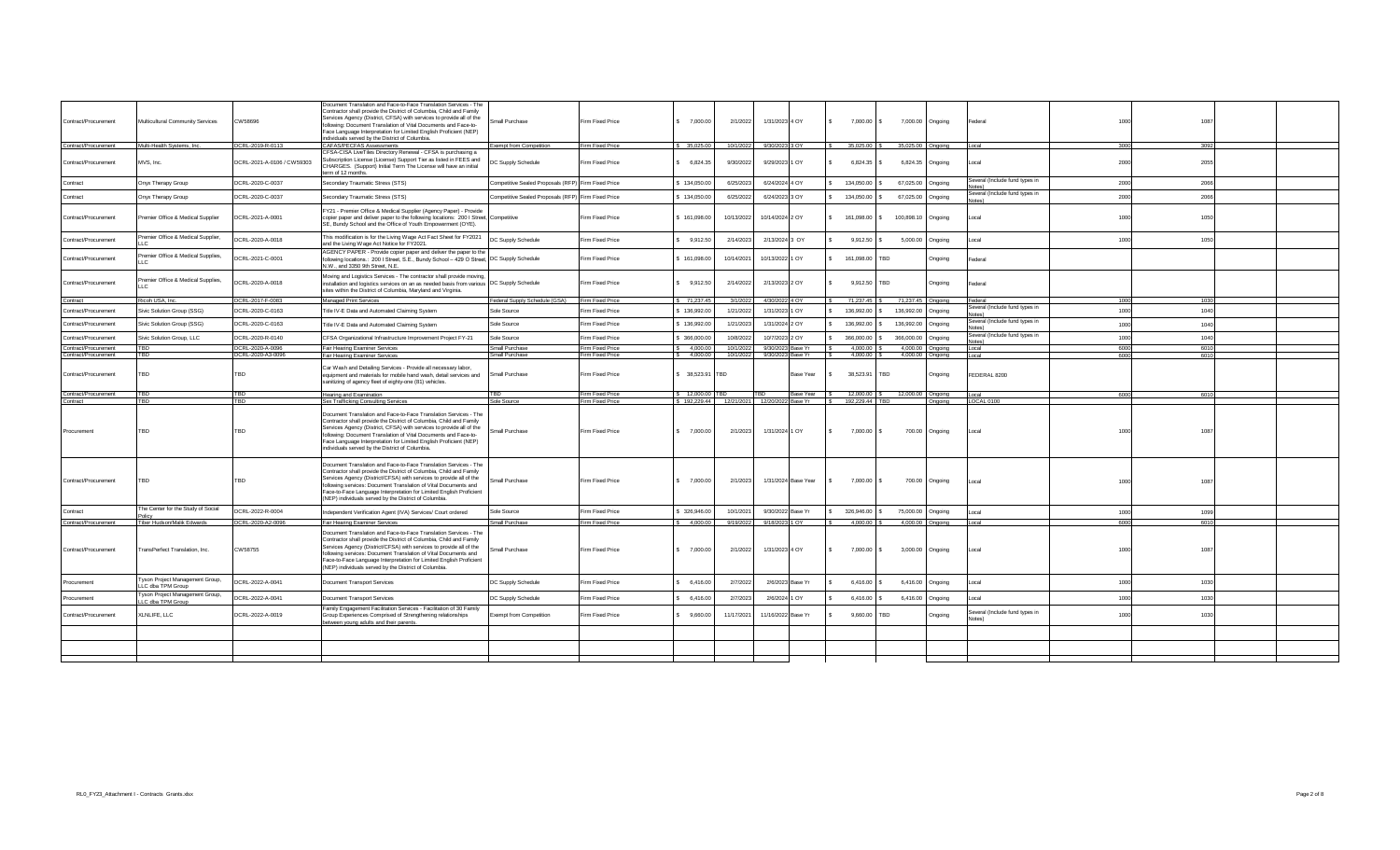## **Attachment I - Contracts & Grants Subsidies and Transfers (CSG 50)** 0 0

| Grant                | <b>Grantee Name</b>                                | <b>Grant Number</b> | <b>Grant Purpose - Description of Services</b>                                                                                                 | <b>Competitive or Sole Source</b>  | Original<br>Grant<br>Amount | <b>Grant Term Grant Term</b><br><b>Begin Date</b> | <b>End Date</b> | Grant<br>Period<br>(FY23) | <b>Grant Period</b><br><b>Total Amount</b><br>(FY23) | FY23 Funding<br>Amount | <b>Grant Status</b> | <b>Funding Source (local,</b><br>federal, private, special<br>revenue, specify if ARPA) | <b>Funding Program</b>    | <b>Funding Activity</b> | <b>Funding Service (if</b><br>applicable) | Notes |
|----------------------|----------------------------------------------------|---------------------|------------------------------------------------------------------------------------------------------------------------------------------------|------------------------------------|-----------------------------|---------------------------------------------------|-----------------|---------------------------|------------------------------------------------------|------------------------|---------------------|-----------------------------------------------------------------------------------------|---------------------------|-------------------------|-------------------------------------------|-------|
| Grant                | A Wider Circle                                     | DCRL-2019-U9-0116   | Families First DC                                                                                                                              | Competitive                        | A/V                         | 10/1/2022                                         | 9/30/2023       | 9/30/2023 2 OY            |                                                      | 375,000.00             | Ongoing             | Local                                                                                   | 8000                      | 8040                    |                                           |       |
| Contract             | Adoptions Together                                 | DCRL-2020-C-0115    | Pre & Post Permanency Therapeutic Services                                                                                                     | Competitive Sealed Bid (IFB)       | IDIQ                        | 1/29/2021                                         | 1/28/2022       | 9/30/2023 Base Yr         |                                                      | 550,000.00             | Ongoing             | Federal                                                                                 | 2000                      | 2012                    |                                           |       |
| Contract             | Another Choice for Black Childre DCRL-2022-C-0058  |                     | Pre and Post Adoption Services                                                                                                                 | Sole Source                        | IDIQ                        | 4/9/2022                                          | 4/8/2023        | 9/30/2023                 | 1 OY                                                 | TBD                    | Ongoing             |                                                                                         |                           |                         |                                           |       |
| Contract             | Another Choice for Black Childre DCRL-2022-C-0058  |                     | Pre and Post Adoption Services                                                                                                                 | Sole Source                        | IDIQ                        | 4/9/202                                           | 4/8/2024        | 9/30/2023                 | 2 OY                                                 | TBD                    | Ongoing             |                                                                                         |                           |                         |                                           |       |
| Contract             | Associated Catholic Charities, In                  | DCRL-2021-H-0041    | Residential Treatment Center (RTC) Services/ To provide<br>Residential Treatment Center                                                        | Human Care Agreement (HCA)         | DIQ                         | 5/19/202                                          | 5/18/2022       | 9/30/2023                 | Base Yr                                              | TBD                    | Ongoing             |                                                                                         |                           |                         |                                           |       |
| Contract             | Barbara Edwards                                    | DCRL-2019-C-0118    | <b>SOAR Resource Parents</b>                                                                                                                   | Competitive Sealed Bid (IFB)       | DIQ                         | 12/9/202                                          | 12/8/2022       | 9/30/2023 2 OY            |                                                      | 155, 179. 72           | Ongoing             | Several (Include fund types in<br>( <i>petol</i>                                        | 2000                      | 2066                    |                                           |       |
| Contract             | Barbara Edwards                                    | DCRL-2019-C-0118    | <b>SOAR Resource Parents</b>                                                                                                                   | Sole Source                        | DIQ                         | 12/9/2022                                         | 12/8/2023       | 9/30/2023 3 OY            |                                                      | 155,179.72             | Ongoing             | Local                                                                                   | 2000                      | 2066                    |                                           |       |
| Contract             | Becoming Whole LLC                                 | DCRL-2022-A-0072    | ndividual/Family Therapy                                                                                                                       | Competitive Sealed Bid (IFB)       | DIQ                         | 3/22/202                                          | 3/21/2023       | 9/30/2023                 | Base Yr                                              |                        | Ongoing             |                                                                                         | Local 0100 / Federal 8200 |                         |                                           |       |
| Contract             | BEST Kids, Inc.                                    | DCRL-2019-C-0057    | Evidence Based Volunteer Mentoring Program                                                                                                     | Competitive Sealed Proposals (RFP) | DIQ                         | 11/26/2022                                        | 11/25/2023      | 9/30/2023                 | 3 OY                                                 | 289.030.00             | Ongoing             | Local                                                                                   | 2000/7000                 | 2066/7020               |                                           |       |
| Contract             | Boys Town                                          | DCRL-2019-C1-0019   | <b>Traditional Congregate Care Services</b>                                                                                                    | Competitive Sealed Bid (IFB)       | IDIQ                        | 11/23/202                                         | 11/22/2022      | 9/30/2023 2 OY            |                                                      | 949,497.00             | Ongoing             | Local                                                                                   | 2000                      | 2066                    |                                           |       |
| Contract             | Boys Town                                          | DCRL-2019-C1-0019   | <b>Traditional Congregate Care Services</b>                                                                                                    | Competitive Sealed Proposals (RFP) | <b>IDIQ</b>                 | 11/23/2022                                        | 11/22/2023      | 9/30/2023 3 OY            |                                                      | \$1,898,994.00         | Ongoing             | Local                                                                                   | 2000                      | 2066                    |                                           |       |
| Contract             | <b>Brighter Days</b>                               | DCRL-2021-C-0052    | Congregate Foster Care Services                                                                                                                | Competitive Sealed Bid (IFB)       | DIQ                         | 2/12/2021                                         | 10/12/202       | 9/30/2023                 | Base Yr                                              |                        | Ongoing             |                                                                                         | LOCAL 0100                |                         |                                           |       |
| Contract             | <b>Brighter Days</b>                               | DCRL-2021-C-0052    | Congregate Foster Care Services                                                                                                                | Sole Source                        | IDIQ                        | 10/13/202                                         | 10/12/202       | 9/30/2023                 | 1 OY                                                 |                        | Ongoing             |                                                                                         | LOCAL 0100                |                         |                                           |       |
| Contract             | <b>Brighter Days</b>                               | DCRL-2021-C-0052    | Congregate Foster Care Services                                                                                                                | Sole Source                        | DIQ                         | 10/13/202                                         | 10/12/202       | 9/30/2023 2 OY            |                                                      |                        | Ongoing             |                                                                                         | LOCAL 0100                |                         |                                           |       |
| Grant                | Capital Area Asset Builders                        | DCRL-2019-U-0120    | Matched Savings Program                                                                                                                        | Competitive                        | V/A                         | 12/4/202                                          | 12/3/202        | 9/30/2023 1 OY            |                                                      | 120,000.00             | Ongoing             | Federal                                                                                 | 2000                      | 2030                    |                                           |       |
| Contract             | CarelT Health LLC d/b/a NowPoy TBD                 |                     | TBD                                                                                                                                            | TBD                                | DIQ                         | 6/13/202                                          | 9/30/2021       | 9/30/2023 2 OY            |                                                      | 150,000.00             | Ongoing             | Federal                                                                                 | 2000                      | 2067                    |                                           |       |
| Contract/Procurement | Casa Furniture                                     | DCRL-2019-B-0075    | Furniture and Furniture Supplies                                                                                                               | Competitive Sealed Bid (IFB)       | IDIQ                        | 9/12/202                                          | 9/11/2023       | 9/30/2023 3 OY            |                                                      | 177,583.36             | Ongoing             | Federal                                                                                 | 2000                      | 2012                    |                                           |       |
| Grant                | Center for Child Protection & Fan DCRL-2017-U-0030 |                     | Citizen Review Panel                                                                                                                           | Competitive                        | N/A                         | 3/13/202                                          | 6/12/2022       | 9/30/2023 4 OY            |                                                      | 43,500.00              | Ongoing             | Federal                                                                                 | 7000                      | 7020                    |                                           |       |
| Contract             | Children National Medical Center DCRL-2022-A-0032  |                     | Medical Record Review                                                                                                                          | Competitive Sealed Bid (IFB)       | IDIQ                        | 12/17/202                                         | 12/16/202       | 9/30/2023                 | Base Yr                                              | TBD                    | Ongoing             |                                                                                         |                           |                         |                                           |       |
| Contract             | Children National Medical Center DCRL-2022-A-0032  |                     | Medical Record Review                                                                                                                          | Sole Source                        | IDIQ                        | 12/17/202                                         | 12/16/2023      | 9/30/2023 1 OY            |                                                      | TBD                    | Ongoing             |                                                                                         |                           |                         |                                           |       |
| Contract             | Children's Choice of Maryland                      | DCRL-2019-C-0122    | ntensive Family Based Foster Care                                                                                                              | Competitive Sealed Bid (IFB)       | DIQ                         | 12/18/202                                         | 6/30/2022       | 9/30/2023                 | 2 OY                                                 | \$ 2,400,352.64        | Ongoing             | Several (Include fund types in<br><b>Votes</b>                                          | 2000                      | 2066                    |                                           |       |
| Contract/Procurement | Children's Friend                                  | DCRL-2019-A-0090    | echnical assistance, training and coaching to the Project<br>connect clients and CFSA staff                                                    | Sole Source                        | Firm Fixed P                | 44840                                             | 44840           | 9/30/2023                 | 2 OY                                                 | 52,532.00              | Ongoing             | Several (Include fund types in<br>( <i>petol</i>                                        | 2000                      | 2066                    |                                           |       |
| Grant                | Collaborative Solutions for Com                    | DCRL-2019-U-0147    | Home Visitation and Family Support                                                                                                             | Non-Competitive/Sole Source        | DIQ                         | 10/1/202                                          | 9/30/2023       | 9/30/2023 2 OY            |                                                      | 50,000.00              | Ongoing             | Local                                                                                   | 8000                      | 8030                    |                                           |       |
| Contract             | Collaborative Solutions For Comi DCRL-2020-C-0101  |                     | Community Based Child Welfare Services                                                                                                         | Competitive Sealed Bid (IFB)       | IDIQ                        | 10/1/202                                          | 9/30/202        | 9/30/2023 2 OY            |                                                      | \$1,811,996.79         | Ongoing             | Local                                                                                   | 8000                      | 8030                    |                                           |       |
| Contract             | <b>Community Connections</b>                       | DCRL-2019-C-0007    | Family Coaching & Support Services                                                                                                             | Competitive Sealed Bid (IFB)       | <b>DIQ</b>                  | 11/30/202                                         | 11/29/2022      | 9/30/2023 3 OY            |                                                      | TBD                    | Ongoing             |                                                                                         |                           |                         |                                           |       |
| Grant                | Community of Hope                                  | DCRL-2019-U10-116   | Families First DC                                                                                                                              | Competitive                        | N/A                         | 10/1/2022                                         | 9/30/2023       | 9/30/2023                 | 2 OY                                                 | 325,000.00             | Ongoing             | Local                                                                                   | 8000                      | 8040                    |                                           |       |
| Contract             | Community Services for Autistic                    | DCRL-2021-C-0068    | Residential Treatment and Educational Services for Autistic Youth Competitive Sealed Bid (IFB)                                                 |                                    | DIQ                         | 4/7/2021                                          | 4/6/2022        | 9/30/2023                 | Base Yr                                              | TBD                    | Ongoing             |                                                                                         |                           |                         |                                           |       |
| Contract             | Context Global Inc.                                | DCRL-2021-C-0053    | Sign Language Interpretation Services for CFSA Employees and<br>Clients                                                                        | Competitive Sealed Bid (IFB)       | IDIQ                        | 4/12/2022                                         | 4/11/2023       | 9/30/2023                 | 1 OY                                                 | 703,300.00             | Ongoing             | Several (Include fund types ir<br>Notes)                                                | 2000                      | 2066                    |                                           |       |
| Contract             | Courtney's House                                   | DCRL-2022-R-0042    | Sex Trafficking Consulting Services                                                                                                            | Sole Source                        | Fixed Price                 | 12/21/202                                         | 12/20/2022      | 9/30/2023 Base Yr         |                                                      | 192,229.44             | Ongoing             | Local                                                                                   | 7000                      | 7020                    |                                           |       |
| Contract             | Detroit Behavioral Institute                       | DCRL-2020-R-0106    | Psychiatric Residential Treatment Facility                                                                                                     | Sole Source                        | DIQ                         | 5/20/2023                                         | 5/19/2024       | 9/30/2023                 | 3 OY                                                 | 262,589.56             | Ongoing             | Several (Include fund types in                                                          | 2000                      | 2066                    |                                           |       |
| Contract             | Detroit Behavioral Institute                       | DCRL-2020-R-0106    | Psychiatric Residential Treatment Facility                                                                                                     | Sole Source                        | IDIQ                        | 5/20/202                                          | 5/19/2023       | 9/30/2023 2 OY            |                                                      | 304,638.57             | Ongoing             | Several (Include fund types in<br>(2Ahol                                                | 2000                      | 2066                    |                                           |       |
| Contract             | DEVEREUX FLORIDA                                   | DCRL-2022-D-0021    | Psychiatric Residential Treatment Services - The Contractor shall<br>ovide In-Patient Psychiatric Residential Treatment services               | Competitive Sealed Bid (IFB)       | DIQ                         | 1/5/2022                                          | 1/4/2023        | 9/30/2023                 | Base Yr                                              | 277,491.00             | Ongoing             | Several (Include fund types in<br><b>Votes</b>                                          | 2000                      | 2066                    |                                           |       |
| Contract             | DEVEREUX FLORIDA                                   | DCRL-2022-D-0021    | Psychiatric Residential Treatment Services - The Contractor shall Sole Source<br>provide In-Patient Psychiatric Residential Treatment services |                                    | IDIQ                        | 1/5/2023                                          | 1/4/2024        | 9/30/2023 1 OY            |                                                      | 554,982.00             | Ongoing             | Several (Include fund types in<br>Notes)                                                | 2000                      | 2066                    |                                           |       |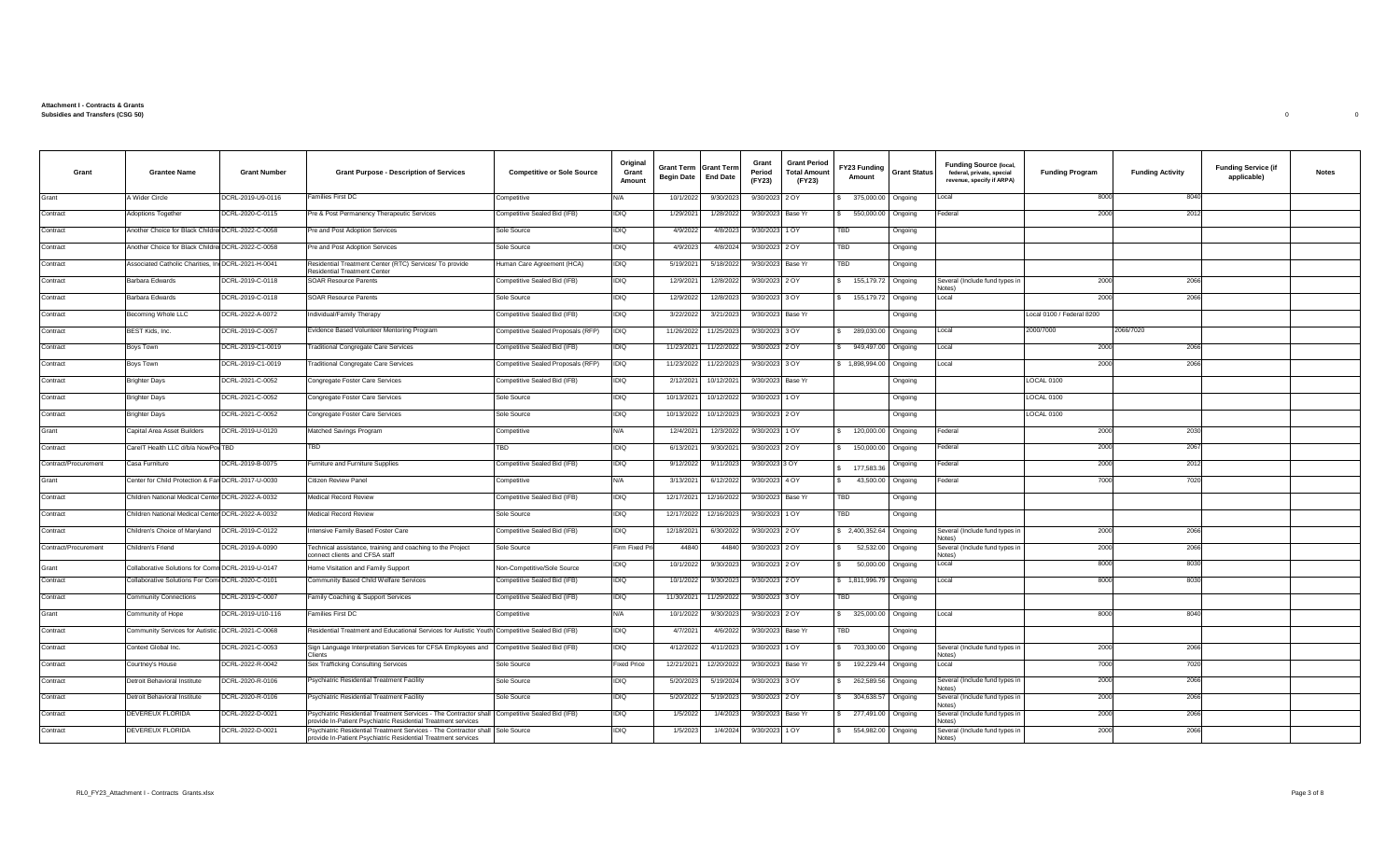| Contract             | Devereux-Georgia                                  | DCRL-2018-R-0002  | Psychiatric Residential Treatment Facility                                                                                    | Sole Source                  | IDIQ           | 10/8/2022  | 11/30/2023 | 9/30/2023 4 OY    |         | 645.647.75       | Ongoing | Several (Include fund types in<br>Notes)                |      | 2067                     |  |
|----------------------|---------------------------------------------------|-------------------|-------------------------------------------------------------------------------------------------------------------------------|------------------------------|----------------|------------|------------|-------------------|---------|------------------|---------|---------------------------------------------------------|------|--------------------------|--|
| ontract              | Donna Burriss                                     | DCRL-2019-C1-0118 | <b>SOAR Resource Parents</b>                                                                                                  | Sole Source                  | <b>IDIQ</b>    | 12/9/2022  | 12/8/2023  | 9/30/2023 3 OY    |         | \$ 114,011,05    | Ongoing | Several (Include fund types in 2000/3000/7000<br>Notes) |      | 2000/3000/7000           |  |
| <b>Contract</b>      | Dunn Loring VA OPCO, LLC DB/ DCRL-2022-D-0020     |                   | Long Term Care Residential Medical Services                                                                                   | Sole Source                  | <b>IDIQ</b>    | 1/3/2022   | 1/2/2023   | 9/30/2023 Base Yr |         | <b>TBD</b>       | Ongoing |                                                         |      |                          |  |
| <b>Contract</b>      | Dunn Loring VA OPCO, LLC DB/ DCRL-2022-D-0020     |                   | Long Term Care Residential Medical Services                                                                                   | Sole Source                  | <b>IDIQ</b>    | 1/3/2023   | 1/2/2024   | 9/30/2023         | 1 OY    | TBD              | Ongoing |                                                         |      |                          |  |
| Grant                | East River Family Strengthening DCRL-2019-U1-0116 |                   | Families First DC                                                                                                             | Competitive                  | N/A            | 10/1/202   | 9/30/2023  | 9/30/2023 2 OY    |         | 325,000.00       | Ongoing | Local                                                   | 8000 | 8040                     |  |
| ontract              | East River Family Strengthening DCRL-2020-C-O1O2  |                   | Community Based Child Welfare Services                                                                                        | Sole Source                  | ixed Price     | 10/1/202   | 9/30/2023  | 9/30/2023 2 OY    |         | 2.985.864.11     | Ongoing | Local                                                   | 8000 | 8030                     |  |
| Grant                | East River Family Strengthening DCRL-2021-U-0079  |                   | DC Building Blocks Flex Funds                                                                                                 | Sole Source                  | ixed Price     | 10/1/202   | 9/30/202   | 9/30/2023         | 1 OY    | 325,000.00       | Ongoing | Local                                                   | 8000 | 8030                     |  |
| Contract             | Edgewood Brookland Family Sup DCRL-2020-C-0103    |                   | Community Based Child Welfare Services                                                                                        | Sole Source                  | ixed Price     | 10/1/2022  | 9/30/2023  | 9/30/2023 2 OY    |         | \$1,836,640      | Ongoing | Local                                                   | 8000 | 8030                     |  |
| <b>Grant</b>         | ar Southeast Family Strengthen DCRL-2019-U8-0116  |                   | amilies First DC                                                                                                              | Competitive                  | N/A            | 10/1/2022  | 9/30/2023  | 9/30/2023         | 2 OY    | 325,000.00       | Ongoing | Local                                                   | 8000 | 8030                     |  |
| <b>Contract</b>      | Far Southeast Family Strengthen DCRL-2020-C-0104  |                   | Community Based Welfare Services                                                                                              | Sole Source                  | ixed Price     | 10/1/202   | 9/30/2023  | 9/30/2023 2 OY    |         | \$2,470,334      | Ongoing | Local                                                   | 8000 | 8030                     |  |
| ontract              | Father Flanagan Boys Home                         | DCRL-2019-C-0128  | <b>Enhanced Care Services</b>                                                                                                 | Sole Source                  | IDIQ           | 9/20/202   | 9/19/2023  | 9/30/2023 3 OY    |         | 192,971.00       | Ongoing | Several (Include fund types in<br>Notes)                | 2000 | 2030                     |  |
| <b>Contract</b>      | For All Seasons, Inc.                             | DCRL-2020-A-0092  | Mental Health Services - Trauma informed mental health services<br>for a CFSA involved youth who presents with trauma related | Sole Source                  | <b>IDIQ</b>    | 6/1/2023   | 5/31/2024  | 9/30/2023 3 OY    |         | 2,626.84 Ongoing |         | Local                                                   | 1000 | 1060                     |  |
| <b>Contract</b>      | For All Seasons, Inc.                             | DCRL-2020-A-0092  | Mental Health Services - Trauma informed mental health services<br>for a CFSA involved youth who presents with trauma related | Sole Source                  | <b>IDIQ</b>    | 6/1/2022   | 5/31/2023  | 9/30/2023 2 OY    |         | 5,253.68         | Ongoing | Local                                                   | 1000 | 1060                     |  |
| <b>Contract</b>      | oster and Adoptive Parent Advo DCRL-2021-R-0029   |                   | Foster Parent Capacity Building                                                                                               | Sole Source                  | IDIQ           | 3/8/2023   | 3/7/2024   | 9/30/2023 2 OY    |         | 113,000.00       | Ongoing | Several (Include fund types in<br>( <i>petol</i>        | 2000 | 2066                     |  |
| <b>Contract</b>      | oster and Adoptive Parent Advo DCRL-2021-R-0029   |                   | Foster Parent Capacity Building                                                                                               | Sole Source                  | IDIQ           | 3/8/2022   | 3/7/2023   | 9/30/2023         | 1 OY    | 200,000.00       | Ongoing | Local                                                   | 2000 | 2055                     |  |
| <b>Contract</b>      | Foundation for Home and Comm DCRL-2019-R-0101     |                   | Maryland Home Study Services                                                                                                  | Sole Source                  | IDIQ           | 7/11/2023  | 7/10/2024  | 9/30/2023 4 OY    |         | 13,184.00        | Ongoing | Local                                                   | 2000 | 2066                     |  |
| <b>Contract</b>      | Foundation for Home and Comm DCRL-2019-R-0101     |                   | Maryland Home Study Services                                                                                                  | Sole Source                  | IDIQ           | 7/11/2022  | 7/10/2023  | 9/30/2023         | 3 OY    | 65,920.00        | Ongoing | Several (Include fund types ir<br><b>Notes</b>          | 2000 | 2066                     |  |
| <b>Contract</b>      | oundations for Living                             | DCRL-2021-D-0070  | Psychiatric Residential Treatment Services                                                                                    | Sole Source                  | IDIQ           | 5/22/202   | 5/21/2024  | 9/30/2023 2 OY    |         | 4,685.00         | Ongoing | Several (Include fund types ir<br>lotes)                | 2000 | 2066                     |  |
| <b>Contract</b>      | oundations for Living                             | DCRL-2021-D-0070  | Psychiatric Residential Treatment Services                                                                                    | Sole Source                  | IDIQ           | 5/22/202   | 5/21/2023  | 9/30/2023         | 1 OY    | 6,559.00         | Ongoing | Several (Include fund types in<br><b>Notes</b> )        | 2000 | 2066                     |  |
| ontract              | atewood Children's Homes                          | DCRL-2022-C-0052  | Specialized Independent Living Arrangements for CFSA Youth                                                                    | Sole Source                  | IDIQ           | 3/1/2022   | 2/28/2023  | 9/30/2023         | Base Yr | TBD              | Ongoing |                                                         |      |                          |  |
| ontract              | atewood Children's Homes                          | DCRL-2022-C-0052  | Specialized Independent Living Arrangements for CFSA Youth                                                                    | Sole Source                  | IDIQ           | 3/1/2023   | 2/28/2024  | 9/30/2023 1 OY    |         | TBD              | Ongoing |                                                         |      |                          |  |
| <b>Grant</b>         | Georgia Avenue Family Support DCRL-2022-U-0016    |                   | CFSA Emergency Flex Funds Grant                                                                                               | Grant                        | Firm Fixed Pri | 9/30/202   | 9/30/2022  | 9/30/2023 Base Yr |         | 44,834.00        | Ongoing | Local                                                   | 8000 | 8030                     |  |
| <b>Contract</b>      | Georgia Avenue Family Support                     | DCRL-2020-C-0105  | <b>Community Base Child Welfare Services</b>                                                                                  | Sole Source                  | <b>IDIQ</b>    | 10/1/2023  | 9/30/2024  | 9/30/2023 2 OY    |         | \$1.489,880.98   | Ongoing | Local                                                   | 8000 | 8030                     |  |
| <b>Contract</b>      | God's Anointed New Generation                     | DCRL-2019-C2-0019 | <b>Traditional Congregate Care Services</b>                                                                                   | Competitive Sealed Bid (IFB) | <b>IDIQ</b>    | 10/5/2022  | 10/4/2023  | 9/30/2023 3 OY    |         | 1,227,504.17     | Ongoing | Several (Include fund types in 2000/3000/7000<br>Notes) |      | 2066/3090/7020           |  |
| <b>Contract</b>      | Gulf Coast Treatment Center, In                   | CDCRL-2021-R-0039 | Psychiatric Residential Treatment Services                                                                                    | Competitive Sealed Bid (IFB) | <b>IDIQ</b>    | 4/12/2023  | 4/11/2024  | 9/30/2023 2 OY    |         | 138,267.92       | Ongoing | Several (Include fund types ir<br>( <i>petol</i>        | 2000 | 2066                     |  |
| <b>Contract</b>      | Gulf Coast Treatment Center, Inc DCRL-2021-R-0039 |                   | Psychiatric Residential Treatment Services                                                                                    | Competitive Sealed Bid (IFB) | <b>IDIQ</b>    | 4/12/202   | 4/11/2023  | 9/30/2023 1 OY    |         | 193,575.08       | Ongoing | Several (Include fund types in<br>Notes)                | 2000 | 2066                     |  |
| <b>Contract</b>      | Gwendolyn Valentine                               | DCRL-2022-C-0009  | <b>TIPP Professional Parent</b>                                                                                               | Sole Source                  | IDIQ           | 2/11/202   | 2/10/2023  | 9/30/2023         | Base Yr | 1,330.00         | Ongoing | Several (Include fund types in<br><b>Notes</b>          | 2000 | 2066                     |  |
| contract             | Gwendolvn Valentine                               | DCRL-2022-C-0009  | <b>TIPP Professional Parent</b>                                                                                               | Sole Source                  | IDIQ           | 2/11/2023  | 2/10/2024  | 9/30/2023         | 1 OY    | 1,862.00         | Ongoing | Several (Include fund types in<br><b>Votes)</b>         | 2000 | 2066                     |  |
| ontract              | lughes Center, LLC                                | DCRL-2018-H2-0010 | Psychiatric Residential Treatment Services                                                                                    | Competitive Sealed Bid (IFB) | IDIQ           | 3/18/2022  | 3/17/2023  | 9/30/2023 4 OY    |         | TBD              | Ongoing |                                                         |      |                          |  |
| <b>Contract</b>      | nnovative Life Solutions, Inc                     | DCRL-2017-H-0091  | Developmentally Disabled Services                                                                                             | Competitive Sealed Bid (IFB) | IDIQ           | 8/9/2022   | 8/8/2023   | 9/30/2023         | 4 OY    | 745,067.06       | Ongoing | Several (Include fund types in 2000/3000/7000<br>Notes) |      | 2066/3090/7020           |  |
| Contract/Procurement | Katie Helens Family Service Inc DCRL-2020-R-0096  |                   | <b>Tutoring Services</b>                                                                                                      | Competitive Sealed Bid (IFB) | irm Fixed Pri  | 6/10/2023  | 6/10/2023  | 9/30/2023 1 OY    |         | 45,087.00        | Ongoing | Local                                                   | 7000 | 7020                     |  |
| Contract/Procurement | Katie Helens Family Service Inc DCRL-2020-R-0096  |                   | <b>Tutoring Services</b>                                                                                                      | Competitive Sealed Bid (IFB) | Firm Fixed Pri | 6/10/2024  | 6/10/2024  | 9/30/2023 2 OY    |         | 45,453.00        | Ongoing | Local                                                   | 7000 | 7020                     |  |
| Contract             | KidsPeace National Center                         | DCRL-2020-R-0135  | Pre & Post Adoption Services                                                                                                  | Competitive Sealed Bid (IFB) | IDIQ           | 6/9/2023   | 6/8/2024   | 9/30/2023 2 OY    |         | 30,000.00        | Ongoing | Several (Include fund types in                          | 2000 | 2066                     |  |
| Contract             | KidsPeace National Center                         | DCRL-2020-R-0135  | Pre & Post Adoption Services                                                                                                  | Competitive Sealed Bid (IFB) | <b>IDIQ</b>    | 6/9/2022   | 6/8/2023   | 9/30/2023         | 1 OY    | \$68,667         | Ongoing | Several (Include fund types in<br>Notes)                | 2000 | 2066                     |  |
| <b>Contract</b>      | KidsPeace National Centers                        | DCRL-2022-C-0008  | <b>PRTF &amp; Diagnostic Services</b>                                                                                         | Sole Source                  | <b>IDIQ</b>    | 10/18/2022 | 10/17/2023 | 9/30/2023         | 1 OY    | 999,205.69       | Ongoing | Several (Include fund types in<br>( <i>petol</i>        | 2000 | 2066                     |  |
| <b>Contract</b>      | atin American Youth Center                        | DCRL-2018-H-0007  | Case Management and Family Based Foster Care Services                                                                         | Competitive Sealed Bid (IFB) | <b>IDIQ</b>    | 10/1/202   | 9/30/2022  | 9/30/2023 4 OY    |         | \$940,081        | Ongoing | Several (Include fund types in<br>Notes)                |      | 4000 4010/4011/4012/4013 |  |
| ontract              | Laurel Oaks Behavioral Services DCRL-2022-A-0047  |                   | Psychiatric Residental Treatment Services                                                                                     | Sole Source                  | IDIQ           | 4/1/2022   | 3/31/202   | 9/30/2023         | Base Yr | TBD              | Ongoing |                                                         |      |                          |  |
| Contract             | aurel Oaks Behavioral Services DCRL-2022-A-0047   |                   | Psychiatric Residental Treatment Services                                                                                     | Sole Source                  | IDIQ           | 4/1/2023   | 3/31/2024  | 9/30/2023         | 1 OY    | TBD              | Ongoing |                                                         |      |                          |  |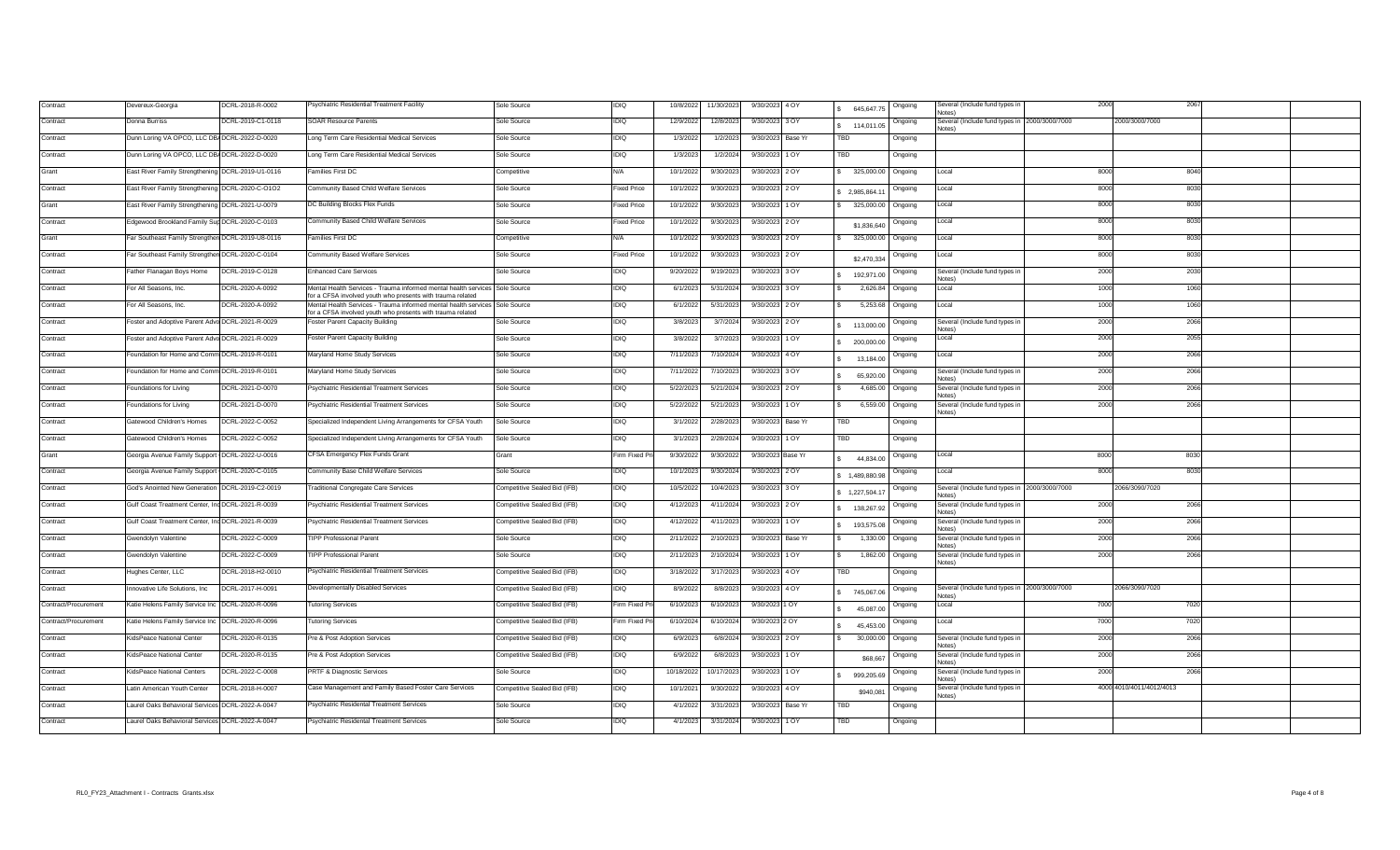| Grant    | Life Deeds                                        | DCRL-2019-U4-0116       | Families First DC                                                                                                                                 | Competitive                        | N/A.        | 10/1/2022  | 9/30/2023  | 9/30/2023 2 OY                | Ongoing<br>325,000.00   | Local                                                         | 8000 | 8040                     |  |
|----------|---------------------------------------------------|-------------------------|---------------------------------------------------------------------------------------------------------------------------------------------------|------------------------------------|-------------|------------|------------|-------------------------------|-------------------------|---------------------------------------------------------------|------|--------------------------|--|
| Contract | <b>Lutheran Social Services</b>                   | DCRL-2017-R-0049        | Unaccompanied Refugee Minor Program                                                                                                               | Sole Source                        | IDIQ        | 6/19/2022  | 6/18/2023  | 9/30/2023 1 OY                | 300,000.00 Ongoing      | Several (Include fund types in                                |      | 4000 4010/4011/4012/4013 |  |
| Contract | <b>Lutheran Social Services</b>                   | DCRL-2017-R-0049        | Unaccompanied Refugee Minor Program                                                                                                               | Sole Source                        | <b>IDIQ</b> | 6/19/2022  | 6/18/2023  | 9/30/2023 Base Year           | Ongoing<br>1,519,271.90 | Several (Include fund types in<br>Notes)                      |      | 4000 4010/4011/4012/4013 |  |
| Contract | Lynda Ottey                                       | DCRL-2018-C-0062        | Professional Foster Parents                                                                                                                       | Sole Source                        | <b>IDIQ</b> | 11/5/2022  | 11/4/2023  | 9/30/2023 4 OY                | Ongoing<br>205,268.99   | Several (Include fund types in<br>Notes)                      | 2000 | 2066                     |  |
| Contract | Lynda Ottey                                       | DCRL-2018-C-0062        | Professional Foster Parents                                                                                                                       | Competitive Sealed Bid (IFB)       | IDIQ        | 11/5/202   | 11/4/2022  | 9/30/2023 3 OY                | Ongoing                 |                                                               |      |                          |  |
| Grant    | Martha's Table                                    | DCRL-2019-U7-0116       | Families First DC                                                                                                                                 | Competitive                        | N/A         | 10/1/202   | 9/30/2023  | 9/30/2023 2 OY                | Ongoing<br>325,000.00   | Local                                                         | 8000 | 8040                     |  |
| Contract | Maximum Quest Residential Care DCRL-2019-C3-0119  |                         | Congregate Care Traditional Group Home ervices                                                                                                    | Human Care Agreement (HCA)         | IDIQ        | 11/11/202  | 11/10/2022 | 9/30/2023 3 OY                | Ongoing<br>1.588.347.00 | Several (Include fund types in                                | 2000 | 2066                     |  |
| Contract | <b>MBI Health Services</b>                        | DCRL-2018-C-0067        | Mental Health Services                                                                                                                            | Competitive                        | IDIQ        | 10/1/202   | 9/30/2023  | 9/30/2023 3 OY                | Ongoing<br>3,425,335.72 | Several (Include fund types in                                | 2000 | 2066                     |  |
| Contract | Millcreek of Arkansas                             | DCRL-2020-C-0121        | Psychiatric Residential Treatment Services                                                                                                        | Sole Source                        | <b>IDIQ</b> | 4/16/2023  | 4/15/2024  | 9/30/2023 3 OY                | 50,000.00<br>Ongoing    | Several (Include fund types in                                | 2000 | 2066                     |  |
| Contract | <b>Millcreek of Arkansas</b>                      | DCRL-2020-C-0121        | <b>Psychiatric Residential Treatment Services</b>                                                                                                 | Sole Source                        | DIQ         | 4/16/202   | 4/15/2023  | 9/30/2023 2 OY                | Ongoing<br>205,130.00   | Several (Include fund types in<br>Notes)                      | 2000 | 2066                     |  |
| Contract | Vational Center for Children and DCRL-2021-C-0034 |                         | emporary Safe Haven                                                                                                                               | Sole Source                        | IDIQ        | 10/1/202   | 3/16/2022  | 9/30/2023 Base Yr             | Ongoing<br>\$19,404,938 | Several (Include fund types in<br>Notes)                      | 2000 | 2066                     |  |
| Grant    | Neighborhood Legal Services                       | DCRL-2019-U-0119        | amily Preservation Project-Legal                                                                                                                  | Competitive                        | N/A         | 11/21/202  | 11/20/2022 | 9/30/2023 1 OY                | Ongoing<br>200,000.00   | Several (Include fund types in<br>Notes)                      |      | 4000 4010/4011/4012/4013 |  |
| Contract | <b>Vetsanity Inc.</b>                             | DCRL-2019-C-0017        | arental Control Software                                                                                                                          | Sole Source                        | <b>IDIQ</b> | 10/17/2022 | 10/16/2023 | 9/30/2023 4 OY                | Ongoing<br>23,393.99    | Several (Include fund types in 2000/7000<br>Notes)            |      | 2012/2066/7020           |  |
| Contract | New Hope Carolinas                                | DCRL-2017-C-0017        | 'sychiatric Residential Treatment Facility                                                                                                        | Competitive Sealed Bid (IFB)       | <b>IDIQ</b> | 5/2/2021   | 5/1/2022   | 9/30/2023 4 OY                | Ongoing<br>137,665.00   | Several (Include fund types in<br>Notes)                      | 2000 | 2066                     |  |
| Contract | Newport New Behavioral Health (DCRL-2018-H1-0018  |                         | <sup>2</sup> sychiatric Residential Treatment Services                                                                                            | Human Care Agreement (HCA)         | IDIQ        | 2/26/2022  | 2/25/2023  | 9/30/2023 4 OY                | Ongoing<br>682,305.00   | Several (Include fund types in<br>Notes)                      | 2000 | 2066                     |  |
| Contract | <b>Vexus Woodbourne Center</b>                    | DCRL-2019-C-0121        | Psychiatric Residential Treament Services                                                                                                         | Sole Source                        | <b>IDIQ</b> | 9/23/2022  | 9/22/2023  | 9/30/2023 3 OY                | TBD<br>Ongoing          |                                                               |      |                          |  |
| Contract | <b>Vexus Woodbourne Center</b>                    | DCRL-2019-C-0121        | Psychiatric Residential Treament Services                                                                                                         | Sole Source                        | IDIQ        | 9/23/2023  | 9/22/2024  | 9/30/2023 4 OY                | TBD<br>Ongoing          |                                                               |      |                          |  |
| Grant    | North Capitol Collaborative                       | DCRL-2019-U4-0116       | amilies First DC                                                                                                                                  | Competitive                        | N/A         | 10/1/2022  | 9/30/2023  | 9/30/2023 2 OY                | Ongoing<br>325,000.00   | Local                                                         | 8000 | 8040                     |  |
| Contract | PCC Stride, Inc                                   | DCRL-2021-F-0067-T0002  | Therapeutic Foster Home                                                                                                                           | Competitive                        | IDIQ        | 3/20/202   | 3/19/2023  | 9/30/2023 1 OY                | TBD<br>Ongoing          |                                                               |      |                          |  |
| Contract | PCC Stride, Inc                                   | DCRL-2021-F-0067-T0002  | Therapeutic Foster Home                                                                                                                           | Competitive                        | IDIQ        | 3/20/2023  | 3/19/2024  | 9/30/2023 2 OY                | TBD<br>Ongoing          |                                                               |      |                          |  |
| Contract | PSI Family Services, Inc.                         | DCRL-2017-C-0054        | Short Term Childcare Services                                                                                                                     | Competitive Sealed Bid (IFB)       | IDIQ        | 8/2/2021   | 8/1/2022   | 9/30/2023 4 OY                | Ongoing<br>228,973.50   | Several (Include fund types in 2000/3000/7000<br><b>Notes</b> |      | 2066/3090/7020           |  |
| Contract | Sandy Pines                                       | DCRL-2019-D-0127        | 'sychiatric Residential Treatment Services - The Contractor shall Sole Source<br>rovide services twenty-four (24) hours per day, seven (7) days a |                                    | <b>IDIQ</b> | 10/1/2022  | 9/30/2023  | 9/30/2023 3 OY                | TBD<br>Ongoing          |                                                               |      |                          |  |
| Grant    | Sasha Bruce                                       | DCRL-2019-U3-0116       | amilies First DC                                                                                                                                  | Competitive                        | N/A         | 10/1/2022  | 9/30/2023  | 9/30/2023 2 OY                | Ongoing<br>325,000.00   |                                                               | 8000 | 8040                     |  |
| Contract | Sasha Bruce Youthworks                            | DCRL-2019-C-0012        | <b>Emergency Shelter</b>                                                                                                                          | Competitive Sealed Bid (IFB)       | IDIQ        | 10/29/2021 | 10/28/2022 | 9/30/2023 3 OY                | 56,000.00 Ongoing       | Several (Include fund types in 2000/3000/7000<br>Notes)       |      | 2066/3090/7020           |  |
| Contract | Sasha Bruce Youthworks                            | DCRL-2019-C-0012        | Emergency Shelter                                                                                                                                 | Sole Source                        | IDIQ        | 10/29/2022 | 10/28/2023 | 9/30/2023 4 OY                | Ongoing<br>665,506.60   | Several (Include fund types in 2000/3000/7000<br>Notes)       |      | 2066/3090/7020           |  |
| Contract | Serena Parks                                      | DCRL-2022-C-0023        | Trauma Informed Foster Parent                                                                                                                     | Sole Source                        | <b>IDIQ</b> | 3/7/2022   | 3/6/2023   | 9/30/2023 Base Yr             | TBD<br>Ongoing          |                                                               |      |                          |  |
| Contract | Serena Parks                                      | DCRL-2022-C-0023        | Trauma Informed Foster Parent                                                                                                                     | Sole Source                        | <b>IDIQ</b> | 3/7/2023   | 3/6/2024   | 9/30/2023 1 OY                | TBD<br>Ongoing          |                                                               |      |                          |  |
| Grant    | Smart from the Start                              | DCRL-2019-U6-0116       | Families First DC                                                                                                                                 | Competitive                        | N/A         | 10/1/202   | 9/30/2023  | 9/30/2023 2 OY                | Ongoing<br>325,000.00   | Local                                                         | 8000 | 8040                     |  |
| Contract | TBD                                               | $\overline{\text{IBD}}$ | Psychiatric Residential Treatment Services                                                                                                        | Human Care Agreement (HCA)         | IDIQ        | TBD        |            | 9/30/2023<br>Base Year        | TBD<br>Ongoing          |                                                               |      |                          |  |
| Contract | TBD                                               | <b>TBD</b>              | <b>Neuro Evaluation</b>                                                                                                                           | Competitive Sealed Proposals (RFP) | IDIQ        | 4/3/2022   | 4/2/2023   | 9/30/2023<br><b>Base Year</b> | TBD<br>Ongoing          |                                                               |      |                          |  |
| Contract | TBD                                               | <b>TBD</b>              | Psychiatric Residential Treatment Facility                                                                                                        | Competitive Sealed Proposals (RFP) | IDIQ        | 5/2/2022   | 5/1/2023   | 9/30/2023<br><b>Base Year</b> | TBD<br>Ongoing          |                                                               |      |                          |  |
| Contract | TBD                                               | <b>FBD</b>              | Case Management and Family Based Foster Care Services                                                                                             | Competitive Sealed Bid (IFB)       | IDIQ        | 10/1/2022  | 9/30/2023  | 9/30/2023<br><b>Base Year</b> | TBD<br>Ongoing          |                                                               |      |                          |  |
| Contract | BD.                                               | <b>TBD</b>              | Sex Trafficking Consulting Services                                                                                                               | Competitive                        | ixed Price  | 12/21/2022 | 12/20/2023 | 9/30/2023<br>Base Yr          | TBD<br>Ongoing          |                                                               |      |                          |  |
| Contract | TBD                                               | <b>FBD</b>              | 'sychiatric Residential Treatment Services                                                                                                        | Competitive Sealed Bid (IFB)       | IDIQ        | ГBD        |            | <b>Base Year</b><br>9/30/2023 | TBD<br>Ongoing          |                                                               |      |                          |  |
| Contract | TBD                                               | ГBD                     | 'sychiatric Residential Treatment Facility                                                                                                        | Competitive Sealed Proposals (RFP) | IDIQ        | TBD        |            | 9/30/2023 1 OY                | TBD<br>Ongoing          |                                                               |      |                          |  |
| Contract | TBD                                               | <b>TBD</b>              | Short Term Childcare Services                                                                                                                     | Competitive Sealed Proposals (RFP) | <b>IDIQ</b> | <b>TBD</b> |            | 9/30/2023 Base Year           | <b>TBD</b><br>Ongoing   |                                                               |      |                          |  |
| Contract | TBD                                               | <b>TBD</b>              | Therapeutic Congregate Care Services                                                                                                              | Competitive                        | IDIQ        | 10/1/2022  | 9/30/2023  | 9/30/2023 Base Year           | TBD<br>Ongoing          |                                                               |      |                          |  |
| Contract | TBD                                               | <b>FBD</b>              | One to One Behavioral Intervention Services                                                                                                       | Competitive Sealed Bid (IFB)       | IDIQ        | 10/1/2022  | 9/30/2023  | 9/30/2023 Base Year           | TBD<br>Ongoing          |                                                               |      |                          |  |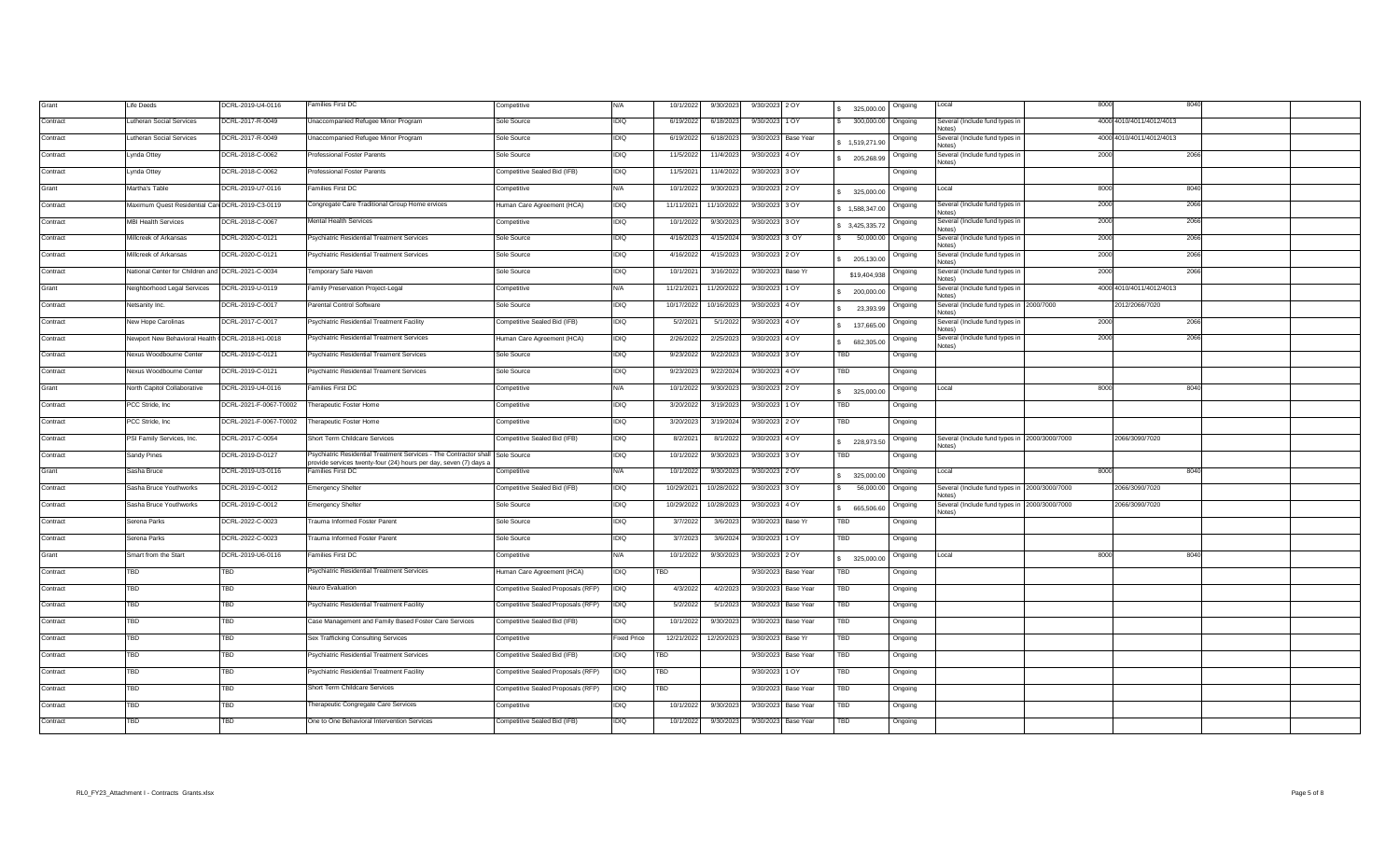| Contract             | TBD                                               | TBD              | Document Transport                                                                                                                                       | Competitive Sealed Bid (IFB)       | IDIQ               | 2/9/2023  | 2/8/2024  | 9/30/2023 4 OY         | <b>TBD</b>              | Ongoing |                                                         |      |                          |                                     |
|----------------------|---------------------------------------------------|------------------|----------------------------------------------------------------------------------------------------------------------------------------------------------|------------------------------------|--------------------|-----------|-----------|------------------------|-------------------------|---------|---------------------------------------------------------|------|--------------------------|-------------------------------------|
| Contract             | TBD                                               | <b>TBD</b>       | Intensive Family Based Foster Care                                                                                                                       | Human Care Agreement (HCA)         | <b>IDIA</b>        | 9/30/2023 | 9/30/2023 | 9/30/2023<br>Base Year | TBD                     | Ongoing |                                                         |      |                          |                                     |
| Contract             | TBD                                               | TBD              | <b>School Transportation Services</b>                                                                                                                    | Competitive                        | <b>Fixed Price</b> | 9/30/2023 | 9/30/2023 | 9/30/2023<br>Base Year | TBD                     | Ongoing |                                                         |      |                          |                                     |
| Grant                | TBD                                               | <b>TBD</b>       | amilies First DC                                                                                                                                         | Competitive                        | N/A                | 9/30/202  | 9/30/2023 | 9/30/2023<br>Base Year | TBD                     | Ongoing | Local                                                   | 8000 | 8040                     |                                     |
| Grant                | $\overline{\text{IBD}}$                           | <b>TBD</b>       | Adoption, Guardianship & Grandparents                                                                                                                    | Non-Competitive/Sole Source        |                    | 10/1/202  | 9/30/2023 | 9/30/2023<br>TBD       | \$21,340,850.31         | Ongoing | Several (Include fund types ir                          |      | 4000 4010/4011/4012/4013 |                                     |
| Contract/Procurement | TBD                                               | TBD              | <b>Temporary Safe Haven</b>                                                                                                                              | TBD                                |                    | 10/1/202  | 9/30/2023 | 9/30/2023<br>TBD       | \$ 7,306,012.00 Ongoing |         | Several (Include fund types in<br>Notes)                |      | 4000 4010/4011/4012/4013 |                                     |
| Grant                | TBD                                               | TBD              | Bond (Mockingbird)                                                                                                                                       | Non-Competitive/Sole Source        |                    | 10/1/202  | 9/30/2023 | 9/30/2023<br>TBD       | \$ 210,600.00 Ongoing   |         | Local                                                   | 2000 | 2045                     |                                     |
| Contract/Procurement | TBD                                               | TBD              | Child care - Day care & Other Services                                                                                                                   | Non-Competitive/Sole Source        |                    | 10/1/202  | 9/30/2023 | 9/30/2023<br>TBD       | \$ 1,598,267.13 Ongoing |         | Several (Include fund types ir                          | 2000 | 2012                     |                                     |
| Contract/Procurement | TBD                                               | TBD              | /ouchers & Flex                                                                                                                                          | TBD                                |                    | 10/1/202  | 9/30/2023 | 9/30/2023<br>TBD       | \$ 145,000.00 Ongoing   |         | l ocal                                                  | 8000 | 8020                     |                                     |
| Contract/Procurement | TBD                                               | TBD              | Residential Treatment, Professional Foster Parent, Therapeutic<br>services, Traditional Family Foster Care Services                                      | TBD                                |                    | 10/1/202  | 9/30/2023 | 9/30/2023<br>TBD       | \$ 5,806,739.38 Ongoing |         | Several (Include fund types in 2000/7000/8000<br>Notes) |      | 2066/7020/8030           | ncludes American<br>Rescue Plan Act |
| Contract             | The HSC Pediatric Center                          | DCRL-2019-C-0084 | Respite Care Placement Services - The respite program at<br>Hospital for Sick Children Pediatric Center (HSCPC) serves                                   | Competitive Sealed Bid (IFB)       | <b>IDIQ</b>        | 8/19/202  | 8/19/2024 | 9/30/2023 4 OY         | TBD                     | Ongoing |                                                         |      |                          |                                     |
| Contract             | The HSC Pediatric Center                          | DCRL-2019-C-0084 | Respite Care Placement Services - The respite program at<br>Hospital for Sick Children Pediatric Center (HSCPC) serves                                   | Sole Source                        | <b>IDIQ</b>        | 8/19/202  | 8/19/2023 | 9/30/2023 3 OY         | TBD                     | Ongoing |                                                         |      |                          |                                     |
| Contract             | The Mary Elizabeth House Inc.                     | DCRL-2018-C-0024 | PPY-ILP                                                                                                                                                  | Competitive Sealed Proposals (RFP) | <b>OICH</b>        | 1/31/202  | 1/31/2024 | 9/30/2023 4 OY         | 37,500.00               | Ongoing | Several (Include fund types in 2000/3000/7000<br>Jotac) |      | 2066/3090/7020           |                                     |
| Contract             | The Mary Elizabeth House Inc.                     | DCRL-2018-C-0024 | Pregnant and Parenting Youth - Independent Living Program                                                                                                | Competitive Sealed Proposals (RFP) | <b>DIQ</b>         | 1/31/202  | 1/31/2023 | 9/30/2023 3 OY         | \$ 112,500.00           | Ongoing | Several (Include fund types in 2000/3000/7000<br>Notes) |      | 2066/3090/7020           |                                     |
| Contract             | The Mecca Group                                   | DCRL-2017-C-0028 | One to One Behavioral Intervention Services                                                                                                              | Competitive Sealed Bid (IFB)       | <b>IDIQ</b>        | 8/19/202  | 8/19/2022 | 9/30/2023 4 OY         | <b>TBD</b>              | Ongoing |                                                         |      |                          |                                     |
| Contract             | The National Center for Children DCRL-2021-C-0034 |                  | <b>Temporary Safe Haven Services</b>                                                                                                                     | Sole Source                        | IDIQ               | 3/16/202  | 3/16/202  | 9/30/2023<br>Base Yr   | 228,000.00              | Ongoing | Several (Include fund types in<br>(2Atol                |      | 4000 4010/4011/4012/4013 |                                     |
| Contract             | The National Center for Children DCRL-2021-C-0034 |                  | <b>Temporary Safe Haven Services</b>                                                                                                                     | Sole Source                        | IDIQ               | 3/16/202  | 3/16/2024 | 9/30/2023<br>Base Yr   | \$ 228,000.00           | Ongoing | Several (Include fund types in<br>Notes)                |      | 4000 4010/4011/4012/4013 |                                     |
| rocurement           | The Stixrud Group                                 | DCRL-2021-A-0062 | Neuro Evaluation                                                                                                                                         | Small Purchase                     | IDIQ               | 4/2/202   | 4/2/2023  | 9/30/2023<br>1 OY      | TBD                     | Ongoing |                                                         |      |                          |                                     |
| rocurement           | The Stixrud Group                                 | DCRL-2021-A-0062 | Neuro Evaluation                                                                                                                                         | Small Purchase                     | IDIQ               | 4/2/202   | 4/2/2024  | 9/30/2023<br>2 OY      | <b>TBD</b>              | Ongoing |                                                         |      |                          |                                     |
| Contract             | The Stixrud Group                                 | DCRL-2021-A-0062 | Neuro Evaluation                                                                                                                                         | Sole Source                        | IDIQ               | 4/2/202   | 4/2/2024  | 9/30/2023<br>2 OY      | TBD                     | Ongoing |                                                         |      |                          |                                     |
| Contract             | <b>Tiffany Mabry</b>                              | DCRL-2022-C-0024 | Frauma Informed Professional Foster Parent                                                                                                               | Sole Source                        | IDIQ               | 3/31/202  | 3/31/2023 | 9/30/2023<br>Base Yr   | TBD                     | Ongoing |                                                         |      |                          |                                     |
| Contract             | <b>Tiffany Mabry</b>                              | DCRL-2022-C-0024 | <b>Trauma Informed Professional Foster Parent</b>                                                                                                        | Sole Source                        | IDIQ               | 3/31/202  | 3/31/2024 | 9/30/2023<br>1 OY      | TBD                     | Ongoing |                                                         |      |                          |                                     |
| Contract             | Turning Point Home for Boys                       | DCRL-2020-C-0146 | Fransitional Therapeutic Residential Care Services for CFSA<br>routh                                                                                     | Sole Source                        | <b>IDIQ</b>        | 1/25/202  | 1/25/2023 | 9/30/2023 1 OY         | 30,000.00               | Ongoing | Several (Include fund types in<br>Notes)                | 2000 | 2066                     |                                     |
| Contract             | Turning Point Home for Boys                       | DCRL-2020-C-0146 | <b>Fransitional Therapeutic Residential Care Services</b>                                                                                                | Sole Source                        | <b>IDIQ</b>        | 1/25/202  | 1/25/2024 | 9/30/2023 2 OY         | 90,000.00 Ongoing<br>s. |         | Several (Include fund types in<br>Notes)                | 2000 | 2066                     |                                     |
| Contract             | Tymmi Wesley                                      | DCRL-2018-C-0060 | <b>Professional Foster Parents</b>                                                                                                                       | Sole Source                        | <b>IDIQ</b>        | 9/30/202  | 9/30/2023 | 9/30/2023 4 OY         | TBD                     | Ongoing |                                                         |      |                          |                                     |
| Contract             | Tyson Project Management Grou DCRL-2017-A-0031A   |                  | Document Transport                                                                                                                                       | Competitive Sealed Bid (IFB)       | <b>IDIQ</b>        | 2/8/2023  | 2/8/2023  | 9/30/2023 4 OY         | TBD                     | Ongoing |                                                         |      |                          |                                     |
| Contract             | Vow Transportation Services                       | DCRL-2019-C-0134 | School Transportation Services                                                                                                                           | Competitive Sealed Proposals (RFP) | Firm Fixed F       | 7/6/2022  | 7/6/2022  | 9/30/2023 2 OY         | \$ 244,000.00           | Ongoing | Local                                                   | 7000 | 7020                     |                                     |
| Contract             | Vow Transportation Services                       | DCRL-2019-C-0134 | School Transportation Services                                                                                                                           | Competitive Sealed Bid (IFB)       | IDIQ               | 7/6/202   | 7/6/2022  | 9/30/2023<br>1 OY      | \$ 500,000.00           | Ongoing | Local                                                   | 7000 | 7020                     |                                     |
| Procurement          | Washington Metropolitan Area 1                    |                  | The CFSA Community Partnerships office has a need for WMATA Exempt from Competition<br>to provide public transit, smart trip cards for the wards of the  |                                    | Firm Fixed P       | 9/30/202  | 9/30/2023 | 9/30/2023 Base Yr      | 45,199.00               | Ongoing | Several (Include fund types in                          | 2000 | 2012                     |                                     |
| Procurement          | Vashington Metropolitan Area 7                    |                  | Metro Smartrip Cards - Provide smartrip cards for the Wards of<br>the District of Columbia residing in the Washington Metropolitan                       | <b>Exempt from Competition</b>     | Firm Fixed F       | 9/30/202  | 9/30/202  | 9/30/2023 Base Yr      | 45,199.00               | Ongoing | Several (Include fund types in                          | 2000 | 2012                     |                                     |
| Procurement          | Vashington Metropolitan Area 7                    |                  | Office of Youth Empowerment (OYE) Smartrip Cards for Youth<br>Subsidy and Transportation Needs.                                                          | <b>Exempt from Competition</b>     | Firm Fixed F       | 9/30/202  | 9/30/202  | 9/30/2023 Base Yr      | 45,199.00               | Ongoing | Several (Include fund types in<br><b>Votes)</b>         | 2000 | 2012                     |                                     |
| Procurement          | Washington Metropolitan Area 7                    |                  | Smart Trip Cards - The Office of Youth Empowerment (OYE) has Exempt from Competition<br>a need for WMATA to provide public transit, smart trip cards for |                                    | Firm Fixed F       | 9/30/202  | 9/30/202  | 9/30/2023 Base Yr      | 45,199.00               | Ongoing | Federal                                                 | 2000 | 2030                     |                                     |
| Contract             | OMI Environmental Consulting DCRL-2021-A-0006     |                  | Maryland Risk Assessment/Lead Inspection Services - Lead<br>nspection/Risk Assessments for CFSA's Kinship Maryland Foste                                 | Small Purchase                     | <b>IDIQ</b>        | 1/27/202  | 1/27/202  | 9/30/2023<br>1 OY      | 230,000.00              | Ongoing | Several (Include fund types in                          | 2000 | 2066                     |                                     |
| Contract             | OMI Environmental Consulting DCRL-2021-A-0006     |                  | Maryland Risk Assessment/Lead Inspection Services - Lead<br>nspection/Risk Assessments for CFSA's Kinship Maryland Foste                                 | Small Purchase                     | <b>IDIQ</b>        | 1/27/202  | 1/27/2024 | 9/30/2023<br>2 OY      | 230,000.00              | Ongoing | Several (Include fund types in                          | 2000 | 2066                     |                                     |
| Contract             | outh for Tomorrow Life Care Ce DCRL-2017-H-0045   |                  | Therapeutic Residential Facility                                                                                                                         | Human Care Agreement (HCA)         | DIQ                | 4/12/202  | 4/12/2024 | 1 OY<br>9/30/2023      | \$202,296.25            | Ongoing | Several (Include fund types in                          | 2000 | 2066                     |                                     |
| Contract             | outh for Tomorrow Life Care Ce DCRL-2017-H-0045   |                  | Therapeutic Residential Facility                                                                                                                         | Human Care Agreement (HCA)         | IDIQ               | 4/12/2023 | 4/12/2023 | 9/30/2023<br>Base Year | 606,888.75              | Ongoing | Several (Include fund types in                          | 2000 | 2066                     |                                     |
|                      |                                                   |                  |                                                                                                                                                          |                                    |                    |           |           |                        |                         |         |                                                         |      |                          |                                     |
|                      |                                                   |                  |                                                                                                                                                          |                                    |                    |           |           |                        |                         |         |                                                         |      |                          |                                     |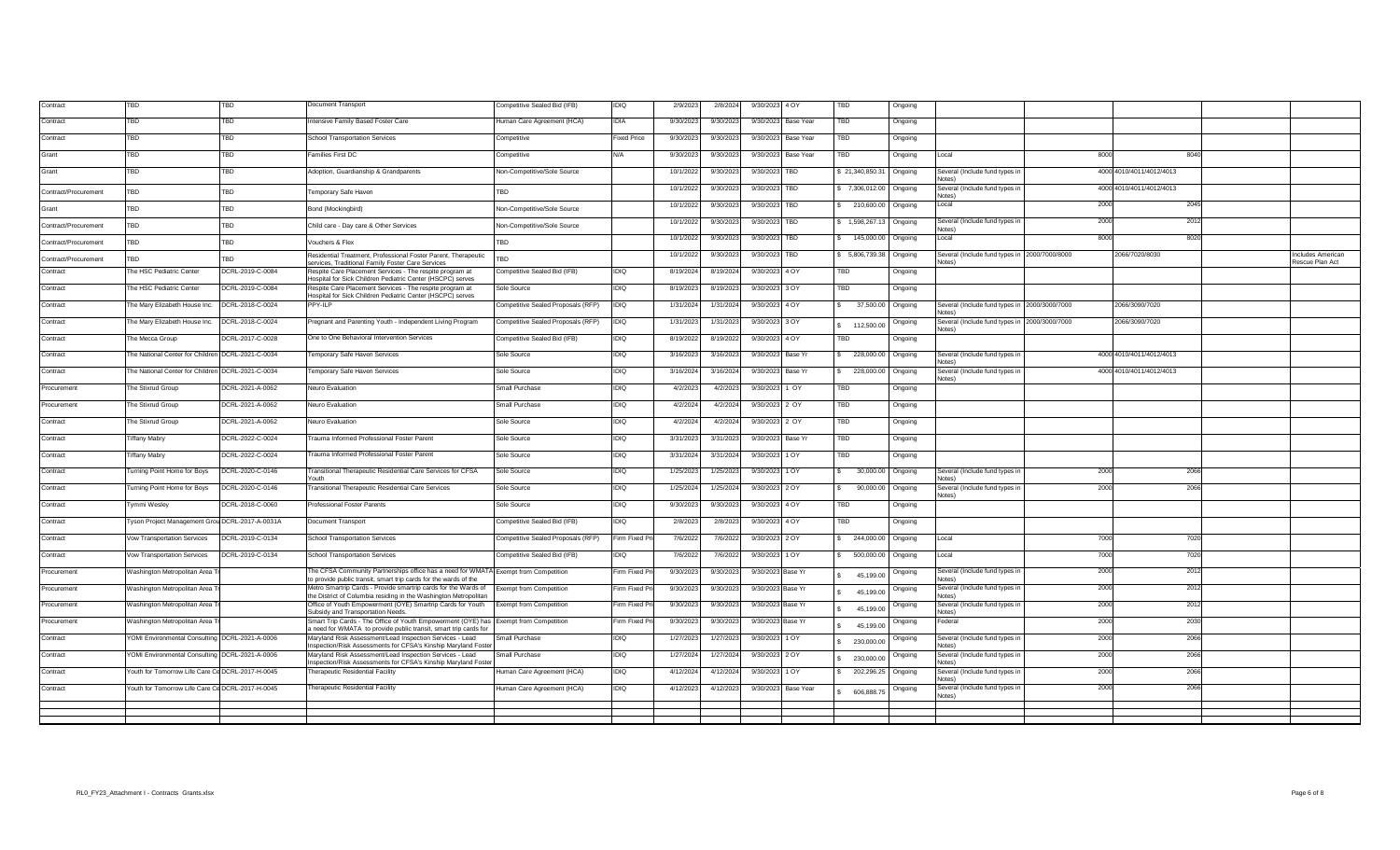## **Attachment I - Contracts & Grants Contracts (All Other CSGs)**

| <u>Contracts (All Other CSGS</u>          |                                       |                                                                                                          |                                         |                                                      |                                                  |                                                                    |                           |                                   |                                                                                        |                        |                         |                                           |                    |              |
|-------------------------------------------|---------------------------------------|----------------------------------------------------------------------------------------------------------|-----------------------------------------|------------------------------------------------------|--------------------------------------------------|--------------------------------------------------------------------|---------------------------|-----------------------------------|----------------------------------------------------------------------------------------|------------------------|-------------------------|-------------------------------------------|--------------------|--------------|
| <b>Contract / Procurement</b><br>vs Grant | Vendor / Grantee Name                 | Contract<br>Number /<br><b>Contract / Grant Purpose - Description of Services</b><br>Grant<br>Number     | Original<br>Contract<br>Grant<br>Amount | Contract /<br><b>Grant Term</b><br><b>Begin Date</b> | Contract<br><b>Grant Terr</b><br><b>End Date</b> | Contract /<br><b>Grant Period</b><br><b>Total Amount</b><br>(FY23) | FY23 Funding<br>Amount    | Contract /<br><b>Grant Status</b> | <b>Funding Source (local,</b><br>federal, private, special revenue<br>specify if ARPA) | <b>Funding Program</b> | <b>Funding Activity</b> | <b>Funding Service (if</b><br>applicable) | <b>Funding CSG</b> | <b>Notes</b> |
| Procurement                               | <b>Advanced Network Consulting</b>    | OCRL-2019-D-Audio Visual Maintenance, upgrades and system enhancements                                   | \$4,750                                 | 2/26/22                                              | 2/25/23                                          |                                                                    | 1,979.17                  |                                   | Local                                                                                  | 1000                   | 1040                    |                                           | 40                 |              |
| Procurement                               | <b>Advanced Network Consulting</b>    | DCRL-2019-D-Audio Visual Maintenance, upgrades and system enhancements                                   | \$4,750                                 | 2/26/23                                              | 2/25/24                                          |                                                                    | 2,770.83                  |                                   | Local                                                                                  | 1000                   | 1040                    |                                           | 40                 |              |
| Contract                                  | AT&T Corp                             | DCRL-2021-F- Agency Wireless Services/906 cell phones and services                                       | \$502,308.24                            | 2/1/22                                               | 1/31/23                                          | 5 502,308.24                                                       | \$ 502,308.24             |                                   | Several (Include fund types in<br>Notes)                                               | 1000                   | 1030/1040               |                                           | 31                 |              |
| Contract                                  | AT&T Corp                             | DCRL-2021-F-OYE Wireless Services/ Wireless services for OYE's youth<br>ohones                           | \$246,618.00                            | 2/1/22                                               | 1/31/23                                          | 246,618.00                                                         | 246,618.00                |                                   | Several (Include fund types in<br>Notes)                                               | 1000                   | 1030/1040               |                                           | 31                 |              |
| Procurement                               | Capital Consulting LLC DBA Tharseo IT | DCRL-2021-A-Oracle Software license and support renewal                                                  | \$68,057                                | 2/2/22                                               | 2/1/23                                           |                                                                    | 28,357.08                 |                                   | Local                                                                                  | 1000                   | 1040                    |                                           | 40                 |              |
| Procurement                               | Capital Consulting LLC DBA Tharseo IT | DCRL-2021-A-Oracle Software license and support renewal                                                  | \$70,779.58                             | 2/2/23                                               | 2/1/24                                           |                                                                    | $\mathbf{s}$<br>41,288.09 |                                   | Local                                                                                  | 1000                   | 1040                    |                                           | 40                 |              |
| Procurement                               | Carahsoft Technology Corp             | DCRL-2019-A-AWS Subscriptions                                                                            | \$5,669                                 | 9/6/22                                               | 9/5/23                                           |                                                                    | 5,169.00<br>-SS           |                                   | Local                                                                                  | 1000                   | 1040                    |                                           | 40                 |              |
| Procurement                               | CDW LLC.                              | CW76042/City CCWIS Software and Hosting for Case Management System                                       | \$189,919                               | 12/1/21                                              | 11/30/22                                         | \$ 500,184.34                                                      | 83,364.06                 |                                   | Several (Include fund types in<br><b>Notes</b>                                         | 1000                   | 1040                    |                                           | 40                 |              |
| Procurement                               | CDW LLC.                              | CW76042/City CCWIS Software and Hosting for Case Management System                                       | \$500,184                               | 12/1/22                                              | 11/30/23                                         | \$ 500,184.34                                                      | 416,820.28                |                                   | Several (Include fund types in                                                         | 100                    | 1040                    |                                           | 40                 |              |
| Procurement                               | CDW LLC.                              | CW76042/City CCWIS Software and Hosting for Case Management System                                       | \$308,729                               | 12/1/2                                               | 11/30/22                                         | \$ 308,728.86                                                      | 51,454.8                  |                                   | Local                                                                                  | 100                    | 1040                    |                                           | 40                 |              |
| Procurement                               | CDW LLC.                              | CW76042/City Azure Subscriptions                                                                         | \$9,478                                 | 12/1/2                                               | 11/30/22                                         | 9,478.08                                                           | 9,478.08                  |                                   | Local                                                                                  | 1000                   | 1040                    |                                           | 40                 |              |
| Procurement                               | CDW LLC.                              | CW76042/City Azure Subscriptions                                                                         | \$99,144                                | 12/1/22                                              | 11/30/23                                         | 99.144.00                                                          | 99.144.00                 |                                   | Local                                                                                  | 1000                   | 1040                    |                                           | 40                 |              |
| Procurement                               | CDW LLC.                              | DCRL-2022-T- MS EA VSTUDIO PRO +MSDN LIC/SA                                                              | \$4,522                                 | 1/24/22                                              | 11/30/22                                         | 4,521.75                                                           | 4,521.75                  |                                   | Local                                                                                  | 1000                   | 1040                    |                                           | 40                 |              |
| Procurement                               | Changing Technologies, Inc.           | DCRL-2021-A-QuickBase App Integration Professional Services"                                             | \$18,728                                | 10/1/22                                              | 9/30/23                                          |                                                                    | 18,728.00                 |                                   | Local                                                                                  | 1000                   | 1040                    |                                           | 40                 |              |
| Procurement                               | Changing Technologies, Inc.           | DCRL-2020-A-SharePlex Software Support and Maintenance Renewal                                           | \$18,727.76                             | 5/28/22                                              | 5/27/23                                          |                                                                    | 12,485.1                  |                                   | Local                                                                                  | 1000                   | 1040                    |                                           | 40                 |              |
| Procurement                               | Changing Technologies, Inc.           | DCRL-2020-A-SharePlex Software Support and Maintenance Renewal                                           | \$19,664.16                             | 5/28/2                                               | 5/27/24                                          |                                                                    | 8,193.40                  |                                   | Local                                                                                  | 100                    | 1040                    |                                           | 40                 |              |
| Procurement                               | Corporate Systems Resources, Inc.     | DCRL-2020-A- Dextr Amazon Web Services (AWS) Connect Cloud Software<br>Maintenance Subscription Purchase | \$9,700                                 | 7/24/23                                              | 7/23/24                                          | 1,616.67                                                           | 1,616.67                  |                                   | Local                                                                                  | 100                    | 1040                    |                                           | 40                 |              |
| Procurement                               | Corporate Systems Resources, Inc.     | DCRL-2020-A- Dextr Amazon Web Services (AWS) Connect Cloud Software<br>Maintenance Subscription Purchase | \$9,700.00                              | 7/24/22                                              | 7/23/23                                          | 8,083.33                                                           | 8,083.33                  |                                   | Local                                                                                  | 100                    | 1040                    |                                           | 40                 |              |
| Procurement                               | <b>Equifax Information Services</b>   | DCRL-2016-F- Credit Reports                                                                              | 10/5/202                                | 10/4/21                                              | 9/30/23                                          |                                                                    | 500.00                    |                                   | Local                                                                                  | 1000                   | 1030                    |                                           | 40                 |              |
| Procurement                               | <b>Equifax Information Services</b>   | DCRL-2016-F- Credit report pulls for youth in foster care.                                               | 10/5/202                                | 10/4/21                                              | 9/30/23                                          |                                                                    | 500.00                    |                                   | Local                                                                                  | 1000                   | 1030                    |                                           | 40                 |              |
| Procurement                               | Executive Information SYS, LLC        | DCRL-2021-T-SAS Software License Renewal                                                                 | \$8,220                                 | 10/14/21                                             | 10/13/22                                         | 8,220.00                                                           | 820.00                    |                                   | Local                                                                                  | 1000                   | 1040                    |                                           | 40                 |              |
| Procurement                               | Executive Information SYS, LLC        | DCRL-2021-T-SAS Software License Renewal                                                                 | \$8,220                                 | 10/14/22                                             | 10/13/23                                         | 8,220.00                                                           | 7,400.00                  |                                   | Local                                                                                  | 1000                   | 1040                    |                                           | 40                 |              |
| Procurement                               | <b>Holder Enterprises Inc</b>         | DCR:-2020-A-I Ice Machine Maintenance                                                                    | \$29,135                                | 5/8/22                                               | 5/7/23                                           |                                                                    | 6,456.00                  |                                   | Local                                                                                  | 1000                   | 1030                    |                                           | 40                 |              |
| Procurement                               | exisNexis Risk Solutions FL           | ACC-1593991/ Deligent Search                                                                             | \$15,248                                | 10/1/22                                              | 9/30/23                                          |                                                                    |                           |                                   | FEDERAL 8200                                                                           |                        |                         |                                           |                    |              |
| Procurement                               | Meridan Imaging Solutions             | DCRL-2015-F- Copier for Court                                                                            | \$2,593                                 | 10/1/22                                              | 9/30/23                                          |                                                                    |                           |                                   | FEDERAL 8200                                                                           |                        |                         |                                           |                    |              |
| Procurement                               | MVS, Inc                              | DCRL-2020-A- InVision Software Subscriptions                                                             | \$5,040                                 | 7/22/22                                              | 7/21/23                                          |                                                                    |                           |                                   | FEDERAL 8200                                                                           |                        |                         |                                           |                    |              |
| Procurement                               | MVS, Inc                              | DCRL-2020-A- InVision Software Subscriptions                                                             | \$5,040                                 | 7/22/23                                              | 7/21/24                                          |                                                                    |                           |                                   | FEDERAL 8200                                                                           |                        |                         |                                           |                    |              |
| Procurement                               | MVS, Inc.                             | DCRL-2020-A-HelloSign eSignature Software License Renewal Purchase                                       | \$55,557                                | 8/3/22                                               | 8/2/23                                           | 55,556.50                                                          | 50,926.79<br>$\sim$       |                                   | Local                                                                                  | 100                    | 1040                    |                                           | 40                 |              |
| Procurement                               | MVS, Inc.                             | DCRL-2020-A-HelloSign eSignature Software License Renewal Purchase                                       | \$55,557                                | 8/3/23                                               | 8/2/24                                           | 55,556.50                                                          | 4,629.7                   |                                   | Local                                                                                  | 100                    | 1040                    |                                           | 40                 |              |
| Procurement                               | MVS, Inc                              | DCRL-2020-A-<br>Tableau Creator-Viewer-Explorer Purchase                                                 | \$20,950                                | 9/16/23                                              | 9/15/24                                          |                                                                    | 1,745.83                  |                                   | Local                                                                                  | 1000                   | 1040                    |                                           | 40                 |              |
| Procurement                               | MVS, Inc                              | DCRL-2020-A-<br>Tableau ServerCare by InterWorks Purchase                                                | \$24,079                                | 9/16/23                                              | 9/15/24                                          |                                                                    | 2,006.5                   |                                   | Local                                                                                  | 1000                   | 1040                    |                                           | 40                 |              |
| Procurement                               | MVS, Inc.                             | DCRL-2020-A-SurveyMonkey Enterprise Software Renewal Purchase                                            | \$22,857                                | 9/29/2                                               | 9/28/24                                          |                                                                    | 1,904.7                   |                                   | Local                                                                                  | 1000                   | 1040                    |                                           | 40                 |              |
| Procurement                               | MVS, Inc                              | O655828<br><b>Talend Professional Services</b>                                                           | \$15,077                                | 12/2/22                                              | 12/1/23                                          |                                                                    | 3,769.25                  |                                   | Local                                                                                  | 100                    | 1040                    |                                           | 40                 |              |
| Procurement                               | MVS, Inc.                             | PO660092<br>IDEMIA Finger Print System Renewal - Desktop and Portable<br><b>Fenprint</b>                 | \$5,240                                 | 2/17/22                                              | 2/16/23                                          |                                                                    | 2,183.33                  |                                   | Local                                                                                  | 100                    | 1040                    |                                           | 40                 |              |
| Procurement                               | MVS, Inc.                             | O660092<br>IDEMIA Finger Print System Renewal - Desktop and Portable<br>Tenprint                         | \$5,240                                 | 2/17/23                                              | 2/16/24                                          |                                                                    | 3,056.67                  |                                   | Local                                                                                  | 100                    | 1040                    |                                           |                    |              |